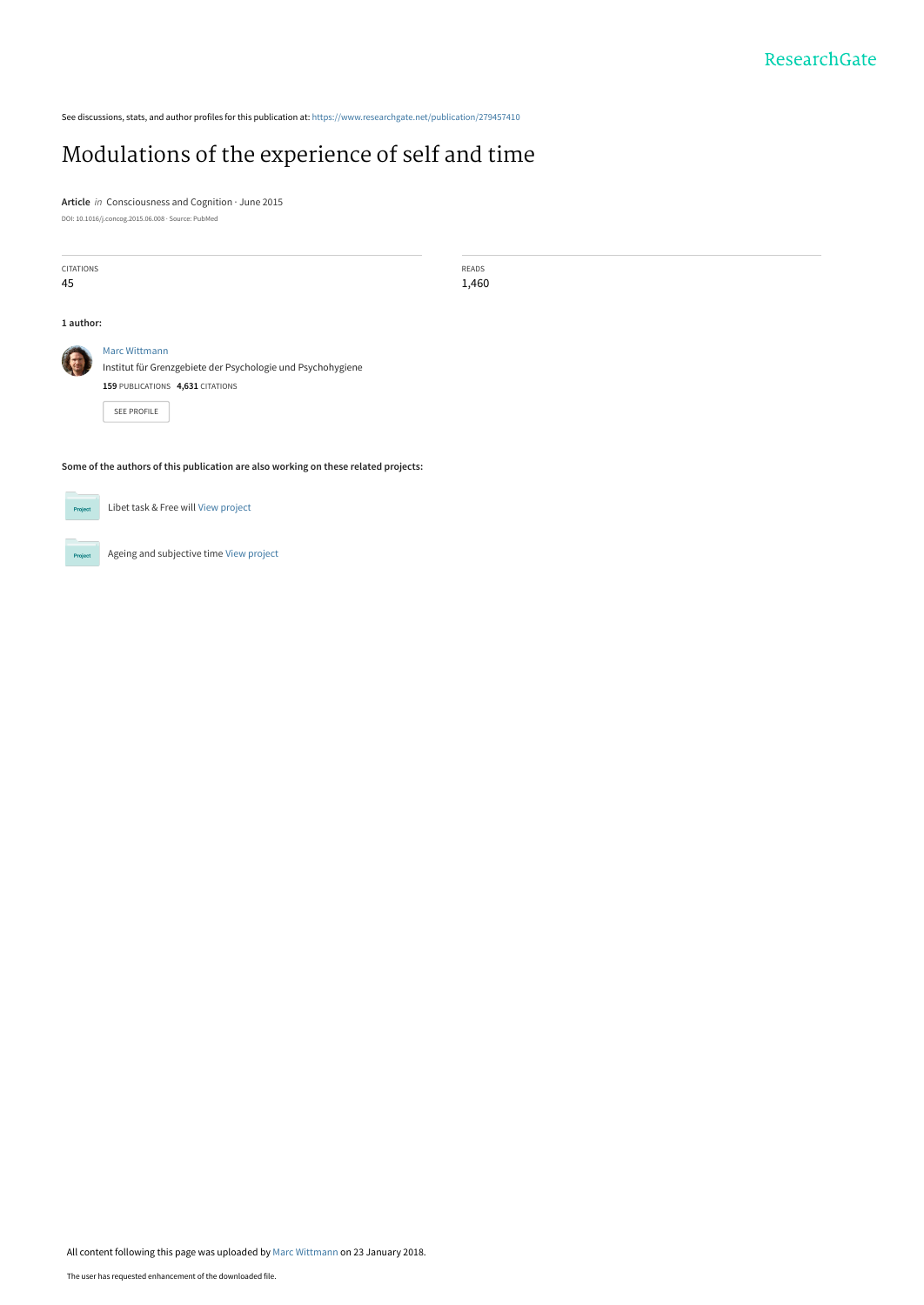Contents lists available at [ScienceDirect](http://www.sciencedirect.com/science/journal/10538100)

# Consciousness and Cognition

journal homepage: [www.elsevier.com/locate/concog](http://www.elsevier.com/locate/concog)

# Review Modulations of the experience of self and time

# Marc Wittmann $*$

Institute for Frontier Areas of Psychology and Mental Health, Freiburg, Germany

# article info

Article history: Received 3 February 2015 Revised 13 April 2015 Accepted 12 June 2015 Available online 26 June 2015

Keywords: Time perception Interoception Embodiment Self Altered states of consciousness Timelessness

# **ABSTRACT**

Empirical findings in the Cognitive Sciences on the relationship between feeling states and subjective time have led to the assumption that time perception entails emotional and interoceptive states. The perception of time would thereafter be embodied; the bodily self, the continuous input from the body is the functional anchor of phenomenal experience and the mental self. Subjective time emerges through the existence of the self across time as an enduring and embodied entity. This relation is prominently disclosed in studies on altered states of consciousness such as in meditative states, under the influence of hallucinogens as well as in many psychiatric and neurological conditions. An increased awareness of oneself coincides with an increased awareness of time. Conversely, a decreased awareness of the self is associated with diminished awareness of time. The body of empirical work within different conceptual frameworks on the intricate relationship between self and time is presented and discussed.

- 2015 Elsevier Inc. All rights reserved.

## Contents

''Time and the self, time and consciousness, affect and time are pairs of subjective reality, phenomena that appear together in the course of man's ontogenetic development and define human nature [...]. Even though conceptualized independently, they cannot be experienced separately, they cannot exist without each other.''

[\[Hartocollis, 1983, p. 56](#page-8-0)]

⇑ Address: Institute for Frontier Areas of Psychology and Mental Health, Wilhelmstr. 3a, 79098 Freiburg, Germany. E-mail address: [wittmann@igpp.de](mailto:wittmann@igpp.de) URL: <https://sites.google.com/site/webmarcwittmann/>

<http://dx.doi.org/10.1016/j.concog.2015.06.008> 1053-8100/© 2015 Elsevier Inc. All rights reserved.





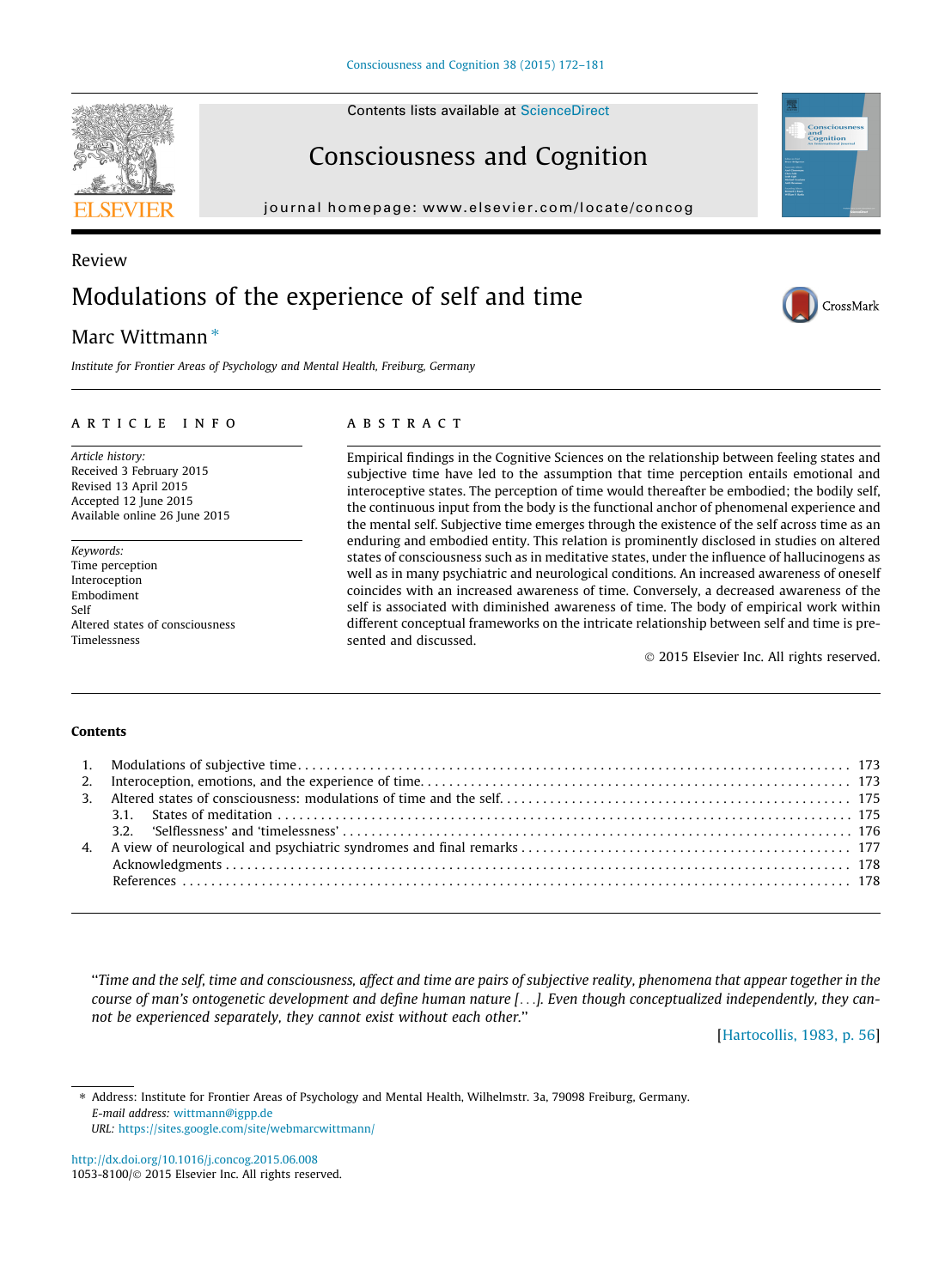# 1. Modulations of subjective time

The common understanding is that the subjective passage of time is modulated by changing experiences within different situational context. That is, we are aware that subjective time is not isomorphic to physical time. Estimates of the same physical duration vary intra-individually: an hour may pass painfully slowly while waiting for the phone call from the loved one. The same duration, when we are entertained, may elapse hardly noticed. In waiting situations, but especially when we are bored, we feel trapped in time [\(Zakay, 2014\)](#page-10-0). Empirical evidence indeed shows how boredom-prone individuals relatively overestimate duration in the seconds-to-minutes range [\(Danckert & Allman, 2005; Watt, 1991\)](#page-8-0). Boredom-related subjective time dilation may arise either from an understimulation where nothing interesting happens or an overstimulation where one is overcharged with complexity ([Flaherty, 1993\)](#page-8-0). Impulsive individuals, who are more likely to feel tedium in uneventful situations, overestimate duration and report a slowing down of the passage of time ([Wittmann & Paulus, 2008\)](#page-10-0). On the other side of the spectrum of temporal experiences, "time seems to fly when we are having fun", i.e. when entertained by rewarding activities. Individuals who are in a situation where they are highly motivated are less aware of time, check the clock less often, and experience time to pass more rapidly [\(Conti, 2001](#page-7-0)). The tendency to lose track of time is most pronounced when fully immersed in challenging activities accompanied with the feeling of enjoyment – as experienced in the mental state of ''flow'' in sports, work, or play [\(Csikszentmihalyi & Csikszentmihalyi, 1988\)](#page-8-0). Then, typically, one loses track of time and may be surprised about how much time has actually passed.

These common experiences can be explained by variations in the sense of self. In waiting situations without the possibility of distraction, when time is in the focus of awareness and duration expands, self-consciousness is most pronounced. In contrast, when we are absorbed in a pleasant activity, we are less aware of ourselves. Time is hardly noticed and therefore contracts. These everyday experiences are in line with a theoretical framework of self-regulation where effortful emotion regulation accompanied with an increased self-awareness elongates felt duration ([Vohs & Schmeichel, 2003](#page-10-0)). Self-regulation is understood to happen when the self undergoes adaptations by resisting temptation and inhibiting behavior, i.e. by altering one's mood when staying attentive during a boring lecture; all this is done by executive aspects of the self ([Baumeister & Vohs, 2003\)](#page-7-0). Self-regulation also refers to positive emotions such as the feeling of awe, which evokes an update of one's mental schema and leads to the feeling of time expansion ([Rudd, Vohs, & Aaker, 2012](#page-9-0)). In contrast, when mind wandering or day dreaming we lose touch with the present state of ourselves and of time; duration is then relatively underestimated ([Terhune, Croucher, Marcusson-Clavertz, & Macdonald, 2014](#page-9-0)). In the controlled setting of a hypnosis session, as one example of an altered state of consciousness, where an individual vividly imagines scenes and is not focused on himself or herself, temporal intervals within a hypnosis session or the hypnosis session itself are typically underestimated ([Naish, 2007; Noreika, Falter, Arstila, Wearden, & Kallio, 2012\)](#page-9-0).

A more mechanistic account of these temporal phenomena is provided by cognitive models of prospective time perception, such as the attentional-gate model ([Zakay & Block, 1996\)](#page-10-0), according to which increased attention to time in waiting situations leads to an accumulation of more hypothesized time units or pulses, upon which duration judgments are based, and which, in turn, results in an expansion of subjective time [\(Wearden, 2004; Zakay & Block, 2004\)](#page-10-0). In an uninspired waiting situation we focus more on time, leading to more accumulated pulses and a corresponding relative overestimation; whereas when we are distracted by activities we focus less on time, thus evoking relative time contraction through a smaller amount of represented time units. In juxtaposing the model of self-regulation and the attentional-gate model one is tempted to conclude that time consciousness and self-consciousness are strongly related and thus are jointly modulated in a situation when attention is actually directed to time: if the experience of the self is intensified, the subjective feeling of time changes accordingly, experienced as expansion or as slowing down of the passage of time.

# 2. Interoception, emotions, and the experience of time

The equalization of 'time' and 'self' has been discussed in recent conceptualizations in which intertwined affective and interoceptive states of the body would create our experience of duration [\(Craig, 2009a; Craig, 2015; Droit-Volet, Fayolle,](#page-7-0) [Lamotte, & Gil, 2013; Wittmann, 2009, 2013\)](#page-7-0). The sense of time thereafter would be related to the temporal integration of signals from the interoceptive system – the bodily self. Subjective feelings depend upon bodily signals, as visceral and somatosensory feedback from the peripheral nervous system are integrated with perceptual, motivational, social and cognitive information leading to the awareness of complex feeling states ([Damasio, 1999; Singer, Critchley, & Preuschoff, 2009](#page-8-0)). This idea is in line with a philosophical tradition proposing that the experience of time is a creation of the self, i.e. subjective time is related to the conscious self as an enduring entity over time (Edmund Husserl) and subjective time being in essence embodied (Maurice Merleau-Ponty) ([Förster-Beuthan, 2012; Zahavi, 2005\)](#page-8-0). Accordingly, and merging the above mentioned attentional gate model with the physiological account of subjective time, bodily signals could function as 'pulses' accumulating steadily when attention is directed to time and thus modulating subjective duration. Importantly, however, the attentional gate model is one among several other functional models of timing behavior ([French, Addyman, Mareschal, & Thomas,](#page-8-0) [2014; Sysoeva, Wittmann, & Wackermann, 2011](#page-8-0)). It is employed here because of its strong heuristic value in explaining subjective time.

The notion that interoception and time perception are closely linked is supported by studies showing an association between duration estimates and psychophysiological parameters such as the heart-beat. In one study, time estimation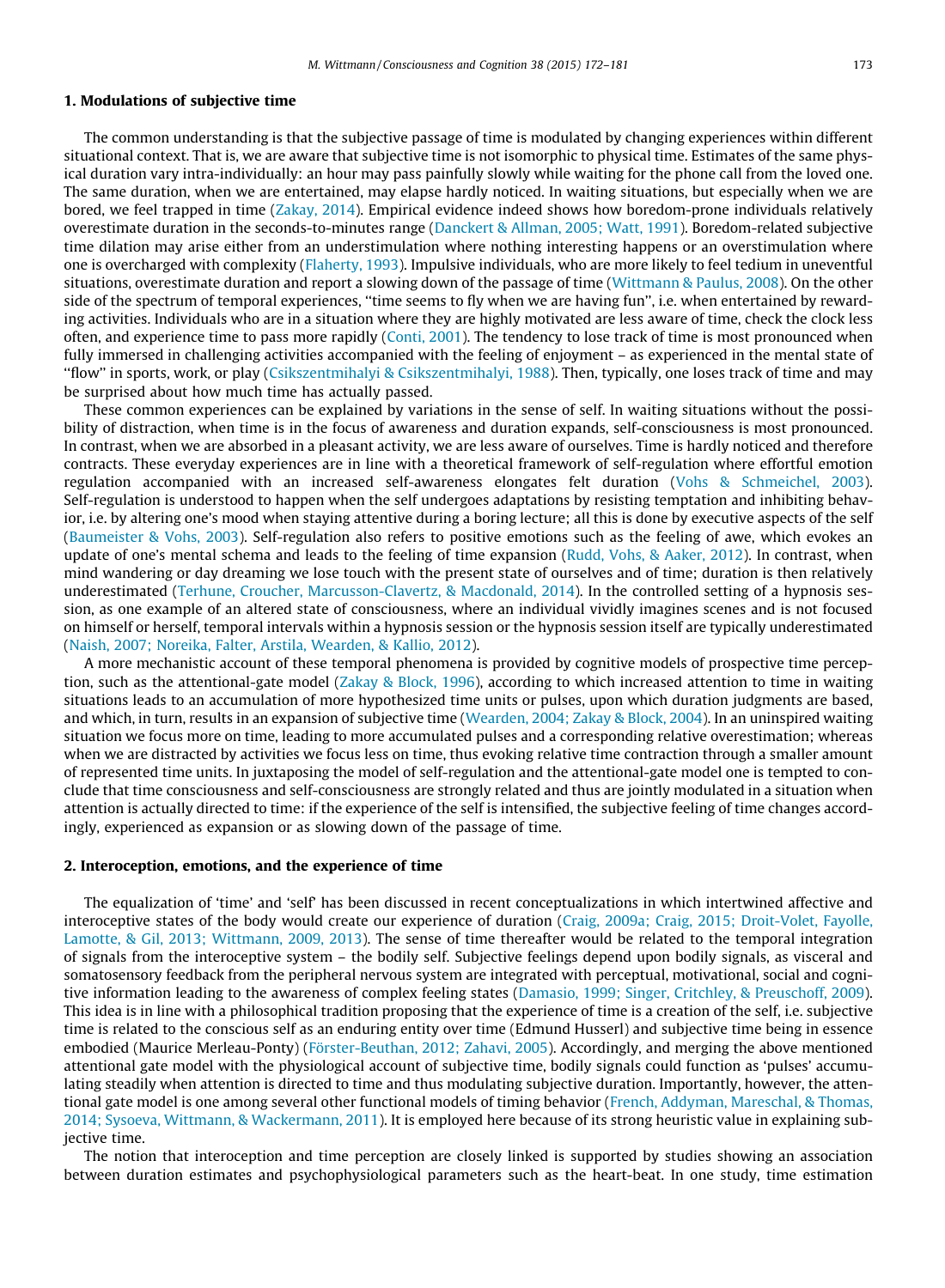accuracy was related to the slope of cardiac slowing during the perception of temporal intervals with durations between 8 and 20 s ([Meissner & Wittmann, 2011\)](#page-8-0). Conscious awareness of the own heart beat – as assessed with the heartbeat perception test [\(Pollatos, Kirsch, & Schandry, 2005\)](#page-9-0) – was also related to time perception accuracy [\(Meissner & Wittmann, 2011](#page-8-0)). That is, individuals who were more sensitive to their heart beat, who more accurately counted the number of heart beats during a given time interval, were more accurate in a subsequent time estimation task. Moreover, in a recent study, synchrony between signals from the heart cycle and timing responses were detected in a duration reproduction task in the multiple seconds' range [\(Pollatos, Yeldesbay, Pikovsky, & Rosenblum, 2014\)](#page-9-0).

Additionally, there are many studies showing how subjects overestimate time intervals filled with body arousing emotions in the range of up to a few seconds ([Dirnberger et al., 2012; Droit-Volet & Gil, 2009; Gil, Niedenthal, & Droit-Volet,](#page-8-0) [2007; Lambrechts, Mella, Pouthas, & Noulhiane, 2011; Tipples, Brattan, & Johnston, 2013; Wackermann, Meissner,](#page-8-0) [Tankersley, & Wittmann, 2014](#page-8-0)). An overestimation of duration is also detected when subjects anticipate emotional events such as pain stimuli ([Ogden, Moore, Redfern, & McGlone, 2014](#page-9-0)). A similar overestimation of duration was seen in retrospective duration judgments of video clips lasting 45 s, where a fear-inducing video led to a subjective time dilation effect as compared to a documentary and a cartoon, an effect which was even increased when subjects had to additionally attend to their bodily reactions ([Pollatos, Laubrock, & Wittmann, 2014](#page-9-0)). Similarly, timing of intervals around one second also lengthens perceived duration after watching a fear-inducing film clip ([Droit-Volet, Fayolle, & Gil, 2011\)](#page-8-0). In addition, anxious individuals are more likely to overestimate stimulus durations with various interval lengths of only a few seconds [\(Bar-Haim, Kerem, Lamy, & Zakay, 2010](#page-7-0)) or many minutes ([Wittmann, Vollmer, Schweiger, & Hiddemann, 2006](#page-10-0)) and report a slowing down of the passage of time [\(Lamotte, Chakroun, Droit-Volet, & Izaute, 2014\)](#page-8-0).

These findings are accompanied by neuroimaging studies showing that among many other regions the insular cortex is activated in time perception in the sub- as well as supra-second range ([Bueti & Macaluso, 2011; Livesey, Wall, & Smith, 2007;](#page-7-0) [Pollatos, Laubrock et al., 2014; Pollatos, Yeldesbay et al., 2014;](#page-7-0) for meta-analyses, see [Lewis & Miall, 2003; Wiener,](#page-8-0) [Turkeltaub, & Coslett, 2010](#page-8-0)). The insular cortex is discussed as the primary interoceptive cortex integrating body signals over time as received in the dorsal posterior insula ([Craig, 2015\)](#page-7-0). A representation of homeostatic feelings would be built in the anterior insula which generates an experience of the emotional self at a given moment [\(Craig, 2009b; Critchley, Wiens,](#page-7-0) [Rotshtein, Öhman, & Dolan, 2004; Seth, 2013](#page-7-0)). The insular cortex as part of the saliency network is also discussed as being involved in cognitive control and attentional processes [\(Menon & Uddin, 2010\)](#page-8-0). Thereafter, the same brain network would underlie attentional control, body awareness, and time perception. Accordingly, this adds to the idea that ''attention to time'' in essence means ''attention to bodily signals'' as implicated in the above integration of the attentional gate model within a neurophysiological framework.

In two studies, the posterior and anterior insula seemed specifically implicated in the experience of temporal intervals with several seconds' duration [\(Wittmann, 2013](#page-10-0)). In a functional magnetic resonance imaging (fMRI) study using temporal intervals of 3, 9 and 18 s, activation in the dorsal posterior insular cortex was linked to the temporal encoding of duration. Activation in this region increased with increasing interval length and peaked at the end of the interval ([Wittmann,](#page-10-0) [Simmons, Aron, & Paulus, 2010](#page-10-0)). When these intervals had to be reproduced as indicated by a button press, a similar linear increase of activation was seen in the anterior insula as well as regions of the frontal cortex which peaked shortly before the actual button press. A subsequent study replicated these findings with a different group of subjects [\(Wittmann et al., 2011](#page-10-0)). A single-case study with an epileptic patient with a focal lesion in the right anterior insula complements these neuroimaging findings [\(Monfort et al., 2014](#page-9-0)). The patient performed with severe distortions in the reproduction of multiple-second durations – an impairment that was not observed in the other tested epileptic patients without damage to the insular cortex. Moreover, neuroimaging studies in humans have repeatedly shown that the anterior insula, besides the striatum, is involved in explicit temporal prediction and expectations of future negative or positive events ([Simmons et al., 2013; Tanaka et al.,](#page-9-0) [2004; Tomasi, Wang, Studentsova, & Volkow, 2014; Wittmann, Lovero, Lane, & Paulus, 2010](#page-9-0)).

However, it is only fair to mention that regarding the question of localization and mechanisms – ''where'' and ''how'' in the brain time is represented – no agreement can be found in the literature; too many very different models exist ([Grondin,](#page-8-0) [2010; Hancock & Block, 2012; Merchant, Harrington, & Meck, 2013; Wittmann & van Wassenhove, 2009\)](#page-8-0). To some degree this variation of conceptualizations can be explained by relating them to different time scales [\(Buhusi & Meck, 2005;](#page-7-0) [Wittmann, 2009, 2013](#page-7-0)) and to the nature of the timing processes being explicit or implicit [\(Coull & Nobre, 2008\)](#page-7-0). Related to the sub-second time range, temporal processing may be distributed among different structures relying on modality-specific mechanisms rather than on a central timing region [\(Mauk & Buonomano, 2004\)](#page-8-0). Moreover, since many different cognitive processes contribute to the perception of time such as attention, working memory, and decision making, this constant co-activation of all processes increases the difficulty in identifying the neural basis of time perception [\(Meck, 2005;](#page-8-0) [Pouthas & Perbal, 2004; Wittmann, 2009](#page-8-0)).

A further difficulty regarding the measurement of subjective time has to be mentioned, which is important when considering the variations of temporal experiences. Statements about the passage of time and of duration in the complex world outside the laboratory – ultimately, we are interested in everyday time experience – can refer to an inter-individual variety of experiences for which the right measurements may still have to be developed ([Wearden, O'Donoghue, Ogden, &](#page-10-0) [Montgomery, 2014](#page-10-0)). Owing to these methodological shortcomings and to the comparably small amount of experimental studies on time perception in altered states of consciousness, the following paragraphs aim at providing a framework for empirical findings which has the status of a working hypothesis in progress.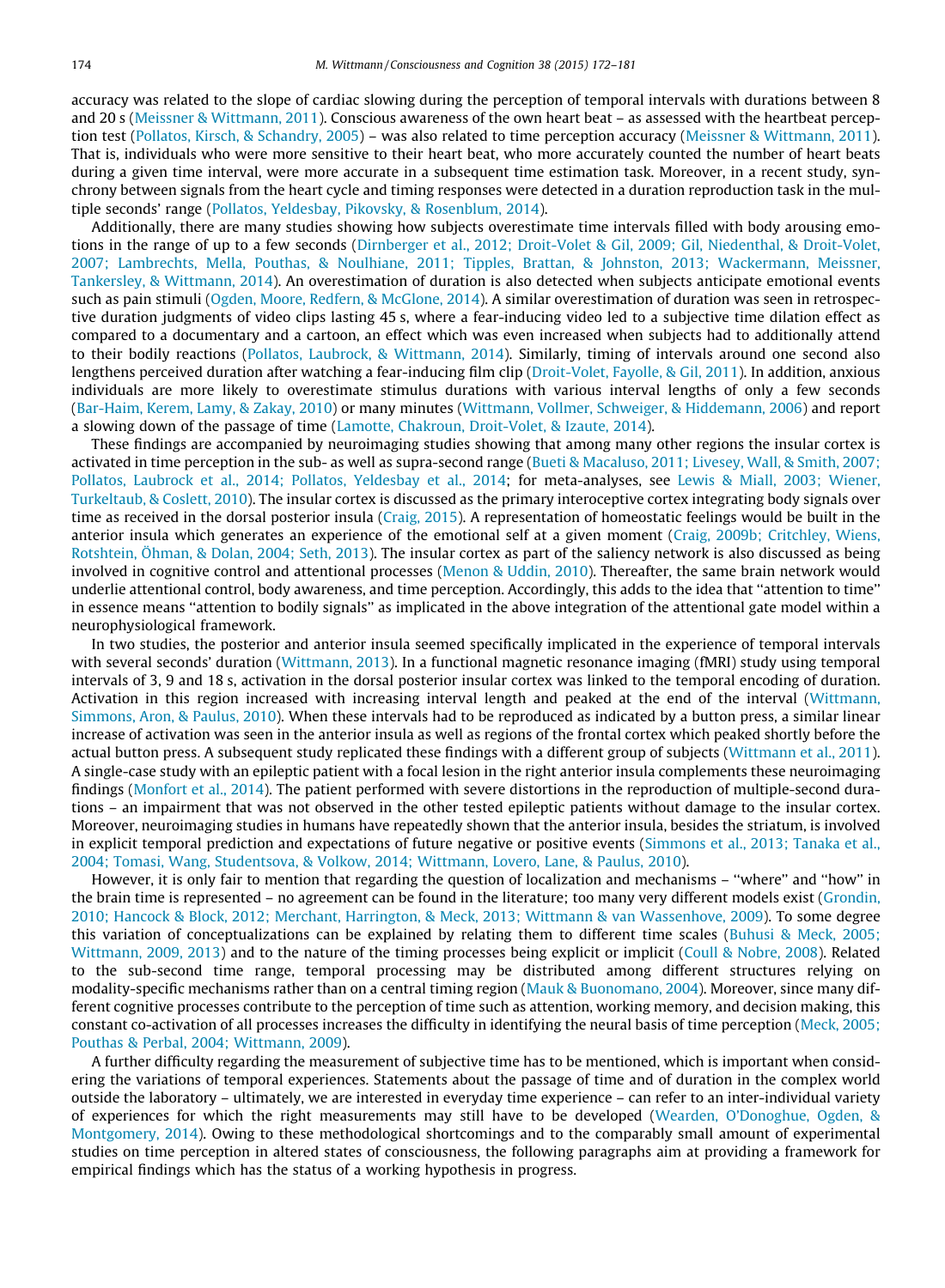# 3. Altered states of consciousness: modulations of time and the self

The aforementioned examples of boredom, mind wandering and distraction are common phenomena as experienced daily by everybody. However, time consciousness and self-consciousness are more prominently modulated in altered states of consciousness (ASC). Such ego and time modulations, in extreme cases a joint dissolution of the notions of self and time, can be induced in meditation, through sensory deprivation, in rhythm-induced trance ([Block, 1979; Vaitl et al., 2005](#page-7-0)) and musical experience [\(Schäfer, Fachner, & Smukalla, 2013](#page-9-0)). Drugs affect the perception of time, as controlled laboratory exper-iments on alcohol ([Ogden, Wearden, Gallagher, & Montgomery, 2011\)](#page-9-0) and marijuana [\(Sewell et al., 2013](#page-9-0)) intake show, by provoking relative overestimation of duration in the time range of milliseconds to seconds. However, longer time ranges of hours may be affected differently, where alcohol leads to the feeling of a faster passage of time but marijuana expands experienced duration; these effects are potentially related to retrospective judgments depending on impaired attentional capacities in alcohol leading to fewer stored memories and more vivid if not bizarre memories after marijuana consumption ([Ogden & Montgomery, 2012; Wittmann, 2015\)](#page-9-0). Extreme distortions of time are also reported after accidents and frightening events, where people experience a slowing down of external events as if the world relative to the observer was moving in slow motion. These experiences are being interpreted as stemming from an increased bodily arousal level in a fight-and-flight situation which transiently speeds up internal processes to a maximum ([Arstila, 2012\)](#page-7-0).

# 3.1. States of meditation

States of meditation and long-term effects of meditation on cognition are perhaps the most systematically studied among the variety of means to induce ASC. In mindfulness meditation, as the most extensively studied meditation technique (e.g., [Lutz et al., 2009; Moore & Malinowski, 2009; Sedlmeier et al., 2012; Zeidan, Johnson, Diamond, David, & Goolkasian, 2010](#page-8-0)), functional aspects of self-consciousness are affected by specific states of meditation, namely by increased attentional focus on body states and by emotion regulation [\(Hölzel et al., 2011\)](#page-8-0). One aspect that is noticed by individuals during mindfulness meditation and in every-day life is that subjective time slows down considerably and the present moment expands ([Kabat-Zinn, 2005; Wittmann et al., 2015\)](#page-8-0). Conceptually, this effect can be understood as stemming from the ability of meditators to be more strongly aware of sensory experiences and to focus more on body states, which in turn leads to a slowing down of time and an expansion of the present moment [\(Sauer et al., 2012; Wittmann & Schmidt, 2014\)](#page-9-0). But even mindfulness as a trait in the student population, i.e. not related to meditation skills, is associated with more accurate time perception of intervals with milliseconds-to-seconds duration ([Wittmann et al., 2014\)](#page-10-0). According to the body awareness theory of time perception, subjective duration – as awareness of time at the present moment – is expanded through an increased awareness of bodily states [\(Craig, 2009a,b; Wittmann, 2013\)](#page-7-0). Moreover, stronger sensory awareness and then enhanced retrieval of contextual changes in memory leads also to a retrospective expansion of past duration [\(Zakay & Block, 1997](#page-10-0)).

The first studies testing time perception before vs. after mindfulness-oriented meditation practice are indicative of a prolongation of subjective duration, either after repeated sessions of mindfulness meditation over the course of weeks or directly after a meditation session ([Berkovich-Ohana, Glicksohn, & Goldstein, 2011; Droit-Volet, Fanget, & Dambrun,](#page-7-0) [2015; Kramer, Weger, & Sharma, 2013; Sucala & David, 2013](#page-7-0)). These results can be discussed within the framework of an increased (more mindful) interoceptive awareness after extensive meditation experience or as transiently, i.e. state-induced, directly after a meditation session. It has been shown how self-reported regulatory aspects of interoception in daily life, i.e. the ability to regulate distress by attention to body sensations, are enhanced after extended contemplative practice regarding the ''body scan'' and ''breath meditation'' [\(Bornemann, Herbert, Mehling, & Singer, 2015](#page-7-0)). Also, the measurement of objective indices of body related judgment, i.e. tactile sensitivity and accuracy, reveal a better performance after body-centered meditation ([Fox et al., 2012; Mirams, Poliakoff, Brown, & Lloyd, 2013\)](#page-8-0). In general, individuals with long-term practice of mindfulness meditation are more sensitive to inner movements and impulses which are important for decision-making and action control ([Jo, Hinterberger, Wittmann, & Schmidt, 2015; Jo, Wittmann, Borghardt, Hinterberger,](#page-8-0) [& Schmidt, 2014\)](#page-8-0). As elaborated above, an increased awareness of the (bodily) self would lead to a relative expansion of duration ([Wittmann & Schmidt, 2014](#page-10-0)). In accordance with the aforementioned theoretical framework of self-regulation, which has shown to be accompanied with a prolongation of felt duration [\(Vohs & Schmeichel, 2003](#page-10-0)), mindfulness can be described as systematic mental training that fosters the development of meta-awareness of one self and the ability to effectively self-regulate behavior [\(Vago & Silbersweig, 2012\)](#page-9-0).

Related to the interoceptive focus of mindfulness meditation, neuroimaging studies have shown how – among other regions – the insular cortex is functionally and anatomically modulated through mindfulness meditation practice. For example, as compared to meditation-naïve control subjects experienced meditators showed greater gray matter concentration ([Hölzel et al., 2008\)](#page-8-0) as well as greater cortical thickness [\(Lazar et al., 2005](#page-8-0)) in the right anterior insula. These findings were discussed as stemming from training bodily awareness during mindfulness meditation. Moreover, the instructions to either concentrate on 'being in the present – here and now' ([Farb et al., 2007](#page-8-0)) and focusing on breathing sensations lead to a greater increase in neural activation in the insular cortex in trained meditators as compared to control subjects ([Farb, Segal, &](#page-8-0) [Anderson, 2012\)](#page-8-0). These findings suggest that the interoceptive focus of mindfulness meditation practice leads to a more pronounced anatomical and functional representation in brain regions related to processing of one's bodily signals and to the perception of time. In addition to insular cortex activation, regions of the lateral pre-frontal cortex are activated which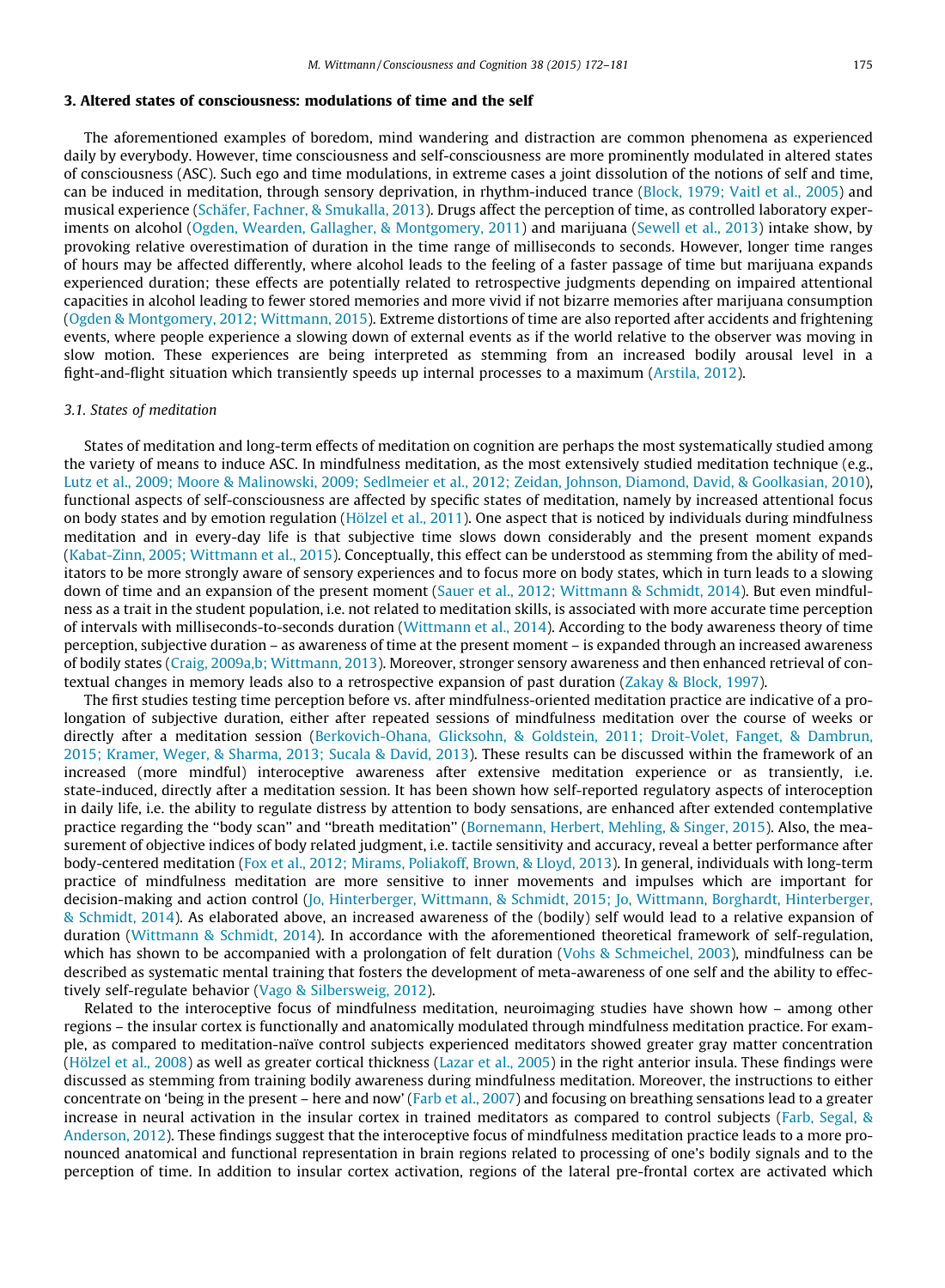# Table 1

Aspects of experience, time perspective, the self, and duration estimates, concerning 'explicit' and 'implicit' time perception. For a detailed discussion, see the text.

|                 | Experience                               | Time perspective                    | Aspect of self | Duration estimate        |
|-----------------|------------------------------------------|-------------------------------------|----------------|--------------------------|
| 'explicit time' | Sensory experience in the 'here and now' | Present perspective                 | Bodily self    | Relative overestimation  |
| 'implicit time' | Mind-wandering, Day dreaming             | Past perspective Future perspective | Narrative self | Relative underestimation |

can be interpreted as related to attention networks. When we focus attention on the bodily self at the present moment, attentional systems as well as areas related to bodily feelings are activated – next to additional functional networks [\(Hölzel et al., 2011\)](#page-8-0).

Essentially, consciousness is altered during meditation practice through the sustained focus on the present moment, i.e. by keeping the focus of attention on a single object such as breathing-in and breathing-out. This ability encompasses the disregard of distractors such as thoughts and external sensations for an extended period of time. The constantly upcoming ideas, ruminations and sensations, William James' 'stream of consciousness' consists of self-related perceptual and narrative elements forming the contents of the continuity of consciousness, which are related to the 'default mode network' of cortical midline structures ([Lloyd, 2012; Northoff, 2014](#page-8-0)). These structures are suggested to be associated with self-oriented processes of the narrative (autobiographical) kind such as mind-wandering, imagining personal past or future events (mental time travel), personal stimulus valuation and familiarity [\(Botzung, Denkova, & Manning, 2008; Northoff, Qin, & Feinberg,](#page-7-0) [2011; Qin & Northoff, 2011; Spreng, Mar, & Kim, 2009; Zaytseva et al., 2014\)](#page-7-0) (see Table 1).

During meditation, attention is directed to the bodily self at the present moment and mind wandering and day dreaming are sought to be inhibited, an ability that has to be repeatedly practiced. In functional neuroanatomical terms, the insula – associated with self-related body focus in the here and now ('experiential focus') – is activated during meditation, and the default mode network of midline structures – associated with self-related mind wandering and projections into the past and future self ('narrative focus') – is at the same time inhibited [\(Farb et al., 2007\)](#page-8-0). That is, the two negatively correlated neural systems can be distinguished as related to 'explicit time consciousness' (the insular cortex and related structures being linked to the explicit feeling of duration and the passage of time at the present moment) and to 'implicit time consciousness' or the 'stream of consciousness' associated with parts of the cortical midline structures and related areas [\(Northoff, 2014](#page-9-0)). Activation of the former system is associated with a relative slower passage of time and the feeling of presence; the latter system is associated with a relative faster passage of time and the flow of consciousness. An fMRI study adds to this rather schematic two-systems model, by showing how three separate neural systems are activated in different phases of medita-tion practice [\(Hasenkamp, Wilson-Mendenhall, Duncan, & Barsalou, 2012\)](#page-8-0): the 'default mode network' during mind wandering, the 'saliency network' including the anterior insula during awareness that mind wandering has occurred, and the dorsolateral frontal cortex 'executive network' when shifting attention back to the focus of breathing and holding it there. Of course, it can be argued that also states of mind-wandering are related to explicit time perception in a very specific sense, namely having memories of past events and expectation of future happenings. The distinction made here is that subjective time in the seconds-to-minutes range is regarded as evolving within present sensory experience ([Wittmann, 2011\)](#page-10-0) and mind-wandering is associated with the propensity to transiently focus on the past as memories arise and the future as expectation of what might happen ([Zimbardo & Boyd, 1999\)](#page-10-0).

## 3.2. 'Selflessness' and 'timelessness'

Ultimately, the goal of very experienced meditators during meditation practice is the joint modulation of the perception of self, space and time culminating in the feeling of ''selflessness'', ''spacelessness'', and ''timelessness'' ([Berkovich-Ohana,](#page-7-0) [Dor-Ziderman, Glicksohn, & Goldstein, 2013; Wittmann, 2015\)](#page-7-0). This peak experience attainable during meditation is describable (in retrospect) as joint modulation of the notion of self and time. That is, during this kind of ASC the feelings of the self and of time are intensely modulated, in the extreme leading to the feeling that time stands still – a reported universal experience in mystical states where time is not experienced at all and the self becomes one with the world [\(Achtner, 2009; Ott,](#page-7-0) [2013](#page-7-0)). The notions of self and time disappear.

There is a literary tradition reporting vividly the extreme distortions of time consciousness after ingestion of drugs, e.g. by Thomas De Quincy (on opium), Aldous Huxley (on mescaline), and Walter Benjamin (on hashish). Systematic research on time perception in drug-induced states with hallucinogens such as psilocybin shows how subjective time is distorted, this experience being correlated with impairments in psychophysical timing tasks ([Wackermann, Wittmann, Hasler, &](#page-10-0) [Vollenweider, 2008; Wittmann et al., 2007](#page-10-0)). In extreme cases, psychoactive substances such as ayahuasca, LSD, psilocybin or mescaline provoke a complete alteration of the sense of time, resulting in a feeling of 'timelessness' or, alternatively, the notion that time is felt, but that it has become irrelevant ([Shanon, 2001\)](#page-9-0). Such was Aldous [Huxley's \(1954\)](#page-8-0) report after consumption of mescaline: ''Along with indifference to space there went an even completer indifference to time. 'There seems to be plenty of it', was all I would answer when the investigator asked me to say what I felt about time. Plenty of it, but exactly how much was entirely irrelevant. I could, of course, have looked at my watch; but my watch, I knew, was still, of an indefinite duration or alternatively of a perpetual present made of one continually changing apocalypse.''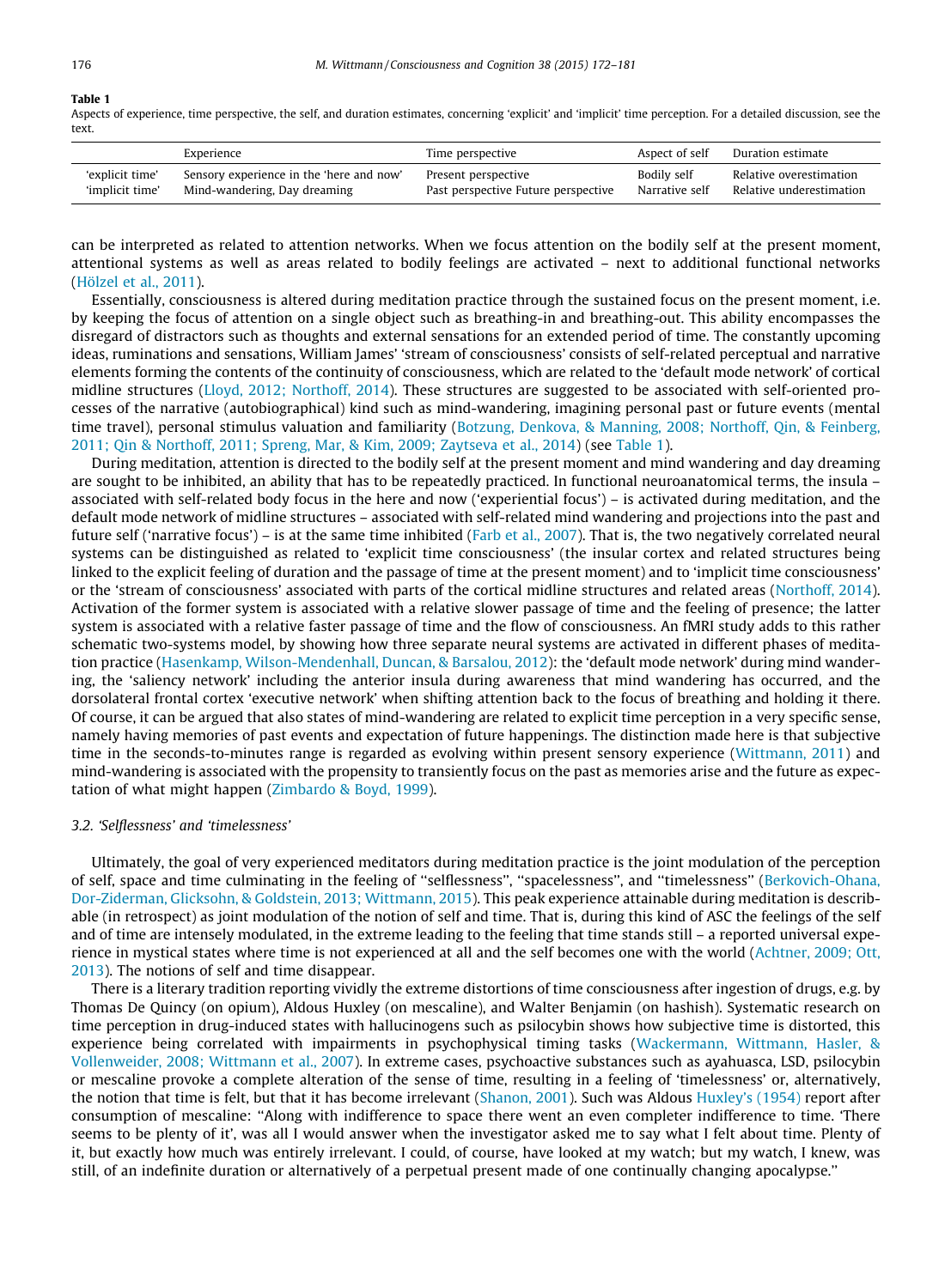After intake of hallucinogens people report profound changes in mood, perception, thought and the experience of the self. During peak states under psilocybin individuals can experience depersonalization and derealization, ecstatic mood states, and a feelings of unity of the self with the universe (though negatively felt ego dissolutions can also occur); the self becomes one with the world ([Studerus, Kometer, Hasler, & Vollenweider, 2011\)](#page-9-0). Psychometric scales which are filled out when the drug effects fade out reveal how the item of ''I experienced the past, present, and future as oneness'' loads within the factor ''feeling of unity''; moreover, the factor ''disembodiment'' correlates highly with the factor ''feeling of unity'' ([Studerus,](#page-9-0) [Gamma, & Vollenweider, 2010](#page-9-0)). Thus, the three experiences of positive self-dissolution, the feeling of a unity of the three time perspectives (or ''timelessness'') are closely related to the accompanying feeling of detachment of the body. That is, the felt loss of body connection is related to the loss of an individuated self and of time, the notions of body, self and time thereafter being strongly modulated through psychoactive substances.

What happens in the brain during psilocybin-induced changes of the conscious state in humans? Psilocybin as 5-HT2A/1A receptor agonist acts primarily on the serotonin transmitter system with PET studies indicating dominant hyper-activation in frontal brain structures after oral intake of psilocybin [\(Vollenweider & Kometer, 2010; Vollenweider et al., 1997](#page-10-0)). This hyper-activation could potentially be linked to sensory overload of internal and external experiencing, in which a self-representation would merge and become one with the sensed world. However, findings are controversial and most likely dependent on the modes of application and analyses of data from the employed neuroimaging technologies. For example, one study points to an overall decrease of fMRI-detected activation after intravenous psilocybin administration with maximal decreases in anterior and posterior cingulate cortex – part of the default mode network; these modulations were associated with many experiences clearly different from the normal waking state, among them unusual body states and alterations in the sense of space and time [\(Carhart-Harris et al., 2012](#page-7-0)). In a more recent study by the same research group analyzing statistical properties of functional networks under psilocybin reveal many transient and more persistent functional connections that are potentially related to the massive experiential changes induced by the drug ([Petri et al., 2014](#page-9-0)).

There is further evidence of what happens in the brain during the transition from an ordinary sense of a bodily self, space and time to the feeling of being out of time or ''timelessness''. This direct empirical evidence comes from two sources of investigation, from the study of very experienced meditators and from neurology. In an MEG study with long-term practitioners of mindfulness meditation, meditation-induced states of 'timelessness' versus 'focus on the present moment' were compared [\(Berkovich-Ohana et al., 2013\)](#page-7-0). Theta activity was recorded in a right-lateralized network that comprised motor areas and the interoceptive network. That is, modulations in the sense of time which varied between 'being focused on the present moment' and achieving a state of 'being out of time' were related to variations of activity in areas of the brain that are related to the perception of time ([Buhusi & Meck, 2005; Merchant et al., 2013; Wittmann, 2009\)](#page-7-0).

The investigation of certain neurologic states such as in auras preceding epileptic "ecstatic" seizures (in temporal lobe epilepsy) provides a further clue about how self-consciousness and time consciousness are jointly modulated. In his novels and letters Fyodor Dostoyevsky meticulously describes what he felt when he had epileptic seizures during which he experienced to be ''entirely in harmony with myself and the whole world, and this feeling is so strong and so delightful that for a few seconds of such bliss one would gladly give up ten years of one's life, if not one's whole life'' ([Rayport, Rayport, & Schell,](#page-9-0) [2011\)](#page-9-0). Recent neuroimaging studies reveal how these ecstatic auras are provoked by a hyperactivation of regions centering in the anterior insular cortex [\(Landtblom, Lindehammar, Karlsson, & Craig, 2011; Picard & Craig 2009](#page-8-0)). During these states individual patients report an extremely heightened self-awareness (''I feel more conscious of myself'', ''I feel very, very, very present at that time''), spiritual emotions (''a feeling of unbelievable harmony of my whole body and myself with life, with the world, with the 'All''', ''well-being of almost spiritual consonance''), feelings of euphoria and 'orgasmic ecstasy' (''the pleasure goes crescendo until it reaches a peak''). That is, during those moments of bliss during seizures affecting the anterior insula, activation increases and the accompanying ''feeling became stronger and stronger, until it became so strong that it was unbearable and led to a loss of consciousness'', and in the moments before unconsciousness one person felt that ''I am in a radiant sphere without any notion of time or space'' ([Picard & Craig, 2009\)](#page-9-0). In the few minutes after onset of the aura and before unconsciousness sets in, there is a feeling of intensified and blissful body- and self-awareness which then reaches the experience of being outside of time and space.

# 4. A view of neurological and psychiatric syndromes and final remarks

A variety of psychiatric and neurologic syndromes is associated with fundamental distortions in the notions of the self, the representation of the body, feeling states and time ([Hartocollis, 1983\)](#page-8-0). For example, individuals with depression and anxiety report a slowing down of time and overestimate duration [\(Bschor et al., 2004; Wittmann et al., 2006\)](#page-7-0). A case study of a patient who was probably suffering from a depersonalization syndrome is perhaps the most striking example of a person who, due to her illness, had lost her sense of bodily urges. She also did not feel any emotions and at the same time had lost any sense of duration ([D'Allonnes, 1905](#page-8-0)). The patient Alexandrine had no feeling of hunger, satiety, thirst, pressure to go to toilette, or fatigue. Tests conducted showed that she was insensitive to ice water and needle pricks. She showed physiological reactions of emotion and had a cognitive understanding of emotional situations, but she did not feel anything. Moreover, she had lost her subjective sense of duration in the seconds-to-hours range and tests conducted on her revealed that she had an impaired sense for different metronome speeds. This single case is remarkable in that it shows that in a pathological condition, the bodily self, feeling states, and the sense of time can all be massively impaired at the same time.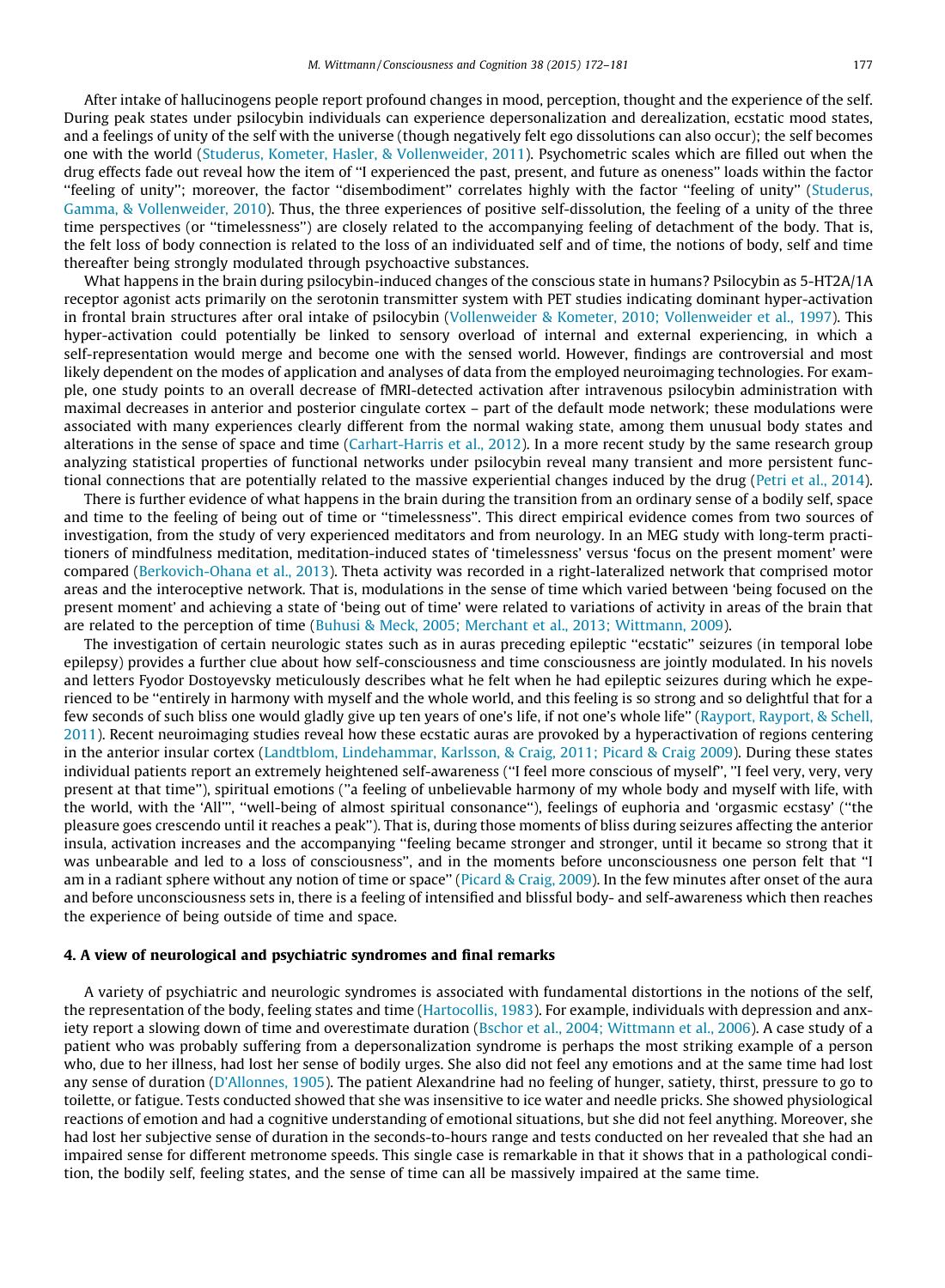<span id="page-7-0"></span>It has also been suggested that schizophrenia is in essence a disturbance of the embodied self [\(de Haan & Fuchs, 2010;](#page-8-0) [Seth, 2013\)](#page-8-0), which in turn would lead to disturbances in the processing of time consciousness, i.e. to subjective feelings of patients being stuck in time ([Fuchs, 2013; Vogeley & Kupke, 2007](#page-8-0)). Neuroimaging work shows how many different brain regions are functionally and structurally affected in schizophrenia [\(Meyer-Lindenberg, 2010](#page-9-0)). Moreover, recent empirical work points to the decisive factor regarding this psychiatric illness in insular cortex dysfunction which is related to a reduced cortical connectivity between the insula, dorsolateral frontal cortex, and the default mode network [\(Manoliu et al., 2013,](#page-8-0) [2014; Palaniyappan & Liddle, 2012, 2014](#page-8-0)). Since these structures are involved in the processing of the bodily self, the autobiographic self as well of time, it is tempting to relate the found neuronal dysfunctions impairments related to the self and of time.

Regarding subjective time, a variety of statements of schizophrenic patients has been collected [\(Fuchs, 2007; Minkowski,](#page-8-0) [1933|2005; Schilder, 1936\)](#page-8-0) giving the impression that for those patients time is not passing and that lived presence feels expanded: "What is the future? One cannot reach it.  $[...]$  Time stands still  $[...]$ . This is boring, stretched time without an end'' [\(Fischer, 1929](#page-8-0)). Empirical findings show how the perception of temporal intervals in the several seconds' range is affected as they are most frequently overestimated ([Melges & Fougerousse, 1966; Tysk, 1983; Wahl & Sieg, 1980](#page-8-0)). The subjective feelings of schizophrenic patients as cited here are however better mirrored in recent experimental approaches showing enlarged windows of the functional present [\(Martin, Giersch, Huron, & van Wassenhove, 2013](#page-8-0)) and impairments in implicit time continuity ([Giersch et al., 2009; Lalanne, van Assche, Wang, & Giersch, 2012\)](#page-8-0). These psychophysical findings can be interpreted in the way that patients are indeed functionally stuck in the present moment [\(Martin et al., 2014\)](#page-8-0).

To sum up, the joint modulation of the experience of self and of time provides researchers the opportunity to investigate the unsolved riddle of consciousness through the investigation of time consciousness. Researchers have begun to study altered states of consciousness with different induction methods and in psychiatric and neurological illnesses to understand the underlying dynamics of neural system states which provide the basis for our experience of time and the conscious self. Beginning on the phenomenal level, future research will assess the psychological and neural mechanisms leading to altered time consciousness and will thereby also understand more about consciousness.

# Acknowledgments

I would like to acknowledge all the colleagues with whom over the last few years I had important discussions concerning altered states of consciousness and time perception: Anne Giersch, Luisa Weiner, Mark Elliott, Lukasz Smigielski, Michael Kometer, Franz Vollenweider, Karin Meissner, Stefan Schmidt, Ulf Winter, Matthias Braeunig, Han-Gue Jo, Ulrich Ott, Tilmann Lhündrup Borghardt, Thilo Hinterberger, Niko Kohls, Sven Thönes, Cintia Lucci, Devin Terhune, Eric Pfeifer, Valtteri Arstila, Wolfgang Achtner, Yuliya Zaytseva, Rui Costa, Subroto Roy, Damisela Linares Gutierrez. Over the last years my work was especially funded by grants from the BIAL Foundation, Porto, and the tri-national neuroscience network NEUREX of the Upper Rhine Valley. I have also been supported by the European project COST ISCH Action TD0904 ''Time In MEntaL activitY: theoretical, behavioral, bioimaging and clinical perspectives'' (TIMELY). Thanks go especially to Argiro Vatakis who was the organizer of this EU project.

# References

- Achtner, W. (2009). Time, eternity, and trinity. [Neue Zeitschrift für Systematische Theologie und Religionsphilosophie, 51](http://refhub.elsevier.com/S1053-8100(15)00145-2/h0005), 267–288.
- [Arstila, V. \(2012\). Time slows down during accidents.](http://refhub.elsevier.com/S1053-8100(15)00145-2/h0010) Frontiers in Psychology, 3(196).

[fMRI studies with psilocybin.](http://refhub.elsevier.com/S1053-8100(15)00145-2/h0065) PNAS, 109, 2138–2143.

- [Bar-Haim, Y., Kerem, A., Lamy, D., & Zakay, D. \(2010\). When time slows down: The influence of threat on time perception in anxiety.](http://refhub.elsevier.com/S1053-8100(15)00145-2/h0015) Cognition and Emotion, 24[, 255–263.](http://refhub.elsevier.com/S1053-8100(15)00145-2/h0015)
- [Baumeister, R. F., & Vohs, K. D. \(2003\). Self-regulation and the executive function of the self. In M. R. Leary & J. P. Tangney \(Eds.\),](http://refhub.elsevier.com/S1053-8100(15)00145-2/h0020) Handbook of self and identity [\(pp. 197–217\). New York: The Guilford Press](http://refhub.elsevier.com/S1053-8100(15)00145-2/h0020).
- [Berkovich-Ohana, A., Dor-Ziderman, Y., Glicksohn, J., & Goldstein, A. \(2013\). Alterations in the sense of time, space, and body in the mindfulness-trained](http://refhub.elsevier.com/S1053-8100(15)00145-2/h0025) [brain: A neurophenomenologically-guided MEG study.](http://refhub.elsevier.com/S1053-8100(15)00145-2/h0025) Frontiers in Psychology, 4(912).
- [Berkovich-Ohana, A., Glicksohn, J., & Goldstein, A. \(2011\). Temporal cognition changes following mindfulness, but not transcendental meditation](http://refhub.elsevier.com/S1053-8100(15)00145-2/h0030) practice. [Proceedings of Fechner Day, 27](http://refhub.elsevier.com/S1053-8100(15)00145-2/h0030), 245–250.

[Block, R. A. \(1979\). Time and consciousness. In G. Underwood & R. Stevens \(Eds.\).](http://refhub.elsevier.com/S1053-8100(15)00145-2/h0035) Aspects of consciousness (Vol. 1, pp. 179–217). London: Academic Press. [Bornemann, B., Herbert, B. M., Mehling, W. E., & Singer, T. \(2015\). Differential changes in self-reported aspects of interoceptive awareness through three](http://refhub.elsevier.com/S1053-8100(15)00145-2/h0040) [months of contemplative training.](http://refhub.elsevier.com/S1053-8100(15)00145-2/h0040) Frontiers in Psychology, 5, 1504.

[Botzung, A., Denkova, E., & Manning, L. \(2008\). Experiencing past and future personal events: Functional neuroimaging evidence on the neural bases of](http://refhub.elsevier.com/S1053-8100(15)00145-2/h0045) mental time travel. [Brain and Cognition, 66](http://refhub.elsevier.com/S1053-8100(15)00145-2/h0045), 202–212.

[Bschor, T., Ising, M., Bauer, M., Lewitzka, U., Skerstupeit, M., Müller-Oerlinghausen, B., et al \(2004\). Time experience and time judgment in major depression,](http://refhub.elsevier.com/S1053-8100(15)00145-2/h0050) [mania and healthy subjects. A controlled study of 93 subjects.](http://refhub.elsevier.com/S1053-8100(15)00145-2/h0050) Acta Psychiatrica Scandinavica, 109, 222–229.

[Bueti, D., & Macaluso, E. \(2011\). Physiological correlates of subjective time: Evidence for the temporal accumulator hypothesis.](http://refhub.elsevier.com/S1053-8100(15)00145-2/h0055) NeuroImage, 57, 1251–1263. [Buhusi, C. V., & Meck, W. H. \(2005\). What makes us tick? Functional and neural mechanisms of interval timing.](http://refhub.elsevier.com/S1053-8100(15)00145-2/h0060) Nature Reviews Neuroscience, 6, 755–765. [Carhart-Harris, R. L., Erritzoe, D., Williams, T., Stone, J. M., Reed, L. J., Colasanti, A., et al \(2012\). Neural correlates of the psychedelic state as determined by](http://refhub.elsevier.com/S1053-8100(15)00145-2/h0065)

[Conti, R. \(2001\). Time flies: Investigating the connection between intrinsic motivation and the experience of time.](http://refhub.elsevier.com/S1053-8100(15)00145-2/h0070) Journal of Personality, 69, 1–26.

[Coull, J. T., & Nobre, A. C. \(2008\). Dissociating explicit timing from temporal expectation with fMRI.](http://refhub.elsevier.com/S1053-8100(15)00145-2/h0075) Current Opinion in Neurobiology, 18, 137–144.

[Craig, A. D. \(2009a\). Emotional moments across time: A possible neural basis for time perception in the anterior insula.](http://refhub.elsevier.com/S1053-8100(15)00145-2/h0080) Philosophical Transactions of the Royal [Society B, 364](http://refhub.elsevier.com/S1053-8100(15)00145-2/h0080), 1933–1942.

[Craig, A. D. \(2009b\). How do you feel – now? The anterior insula and human awareness.](http://refhub.elsevier.com/S1053-8100(15)00145-2/h0085) Nature Reviews Neuroscience, 10, 59–70.

Craig, A. D. (2015). [How do you feel? An interoceptive moment with your neurobiological self](http://refhub.elsevier.com/S1053-8100(15)00145-2/h0090). Princeton: Princeton University Press.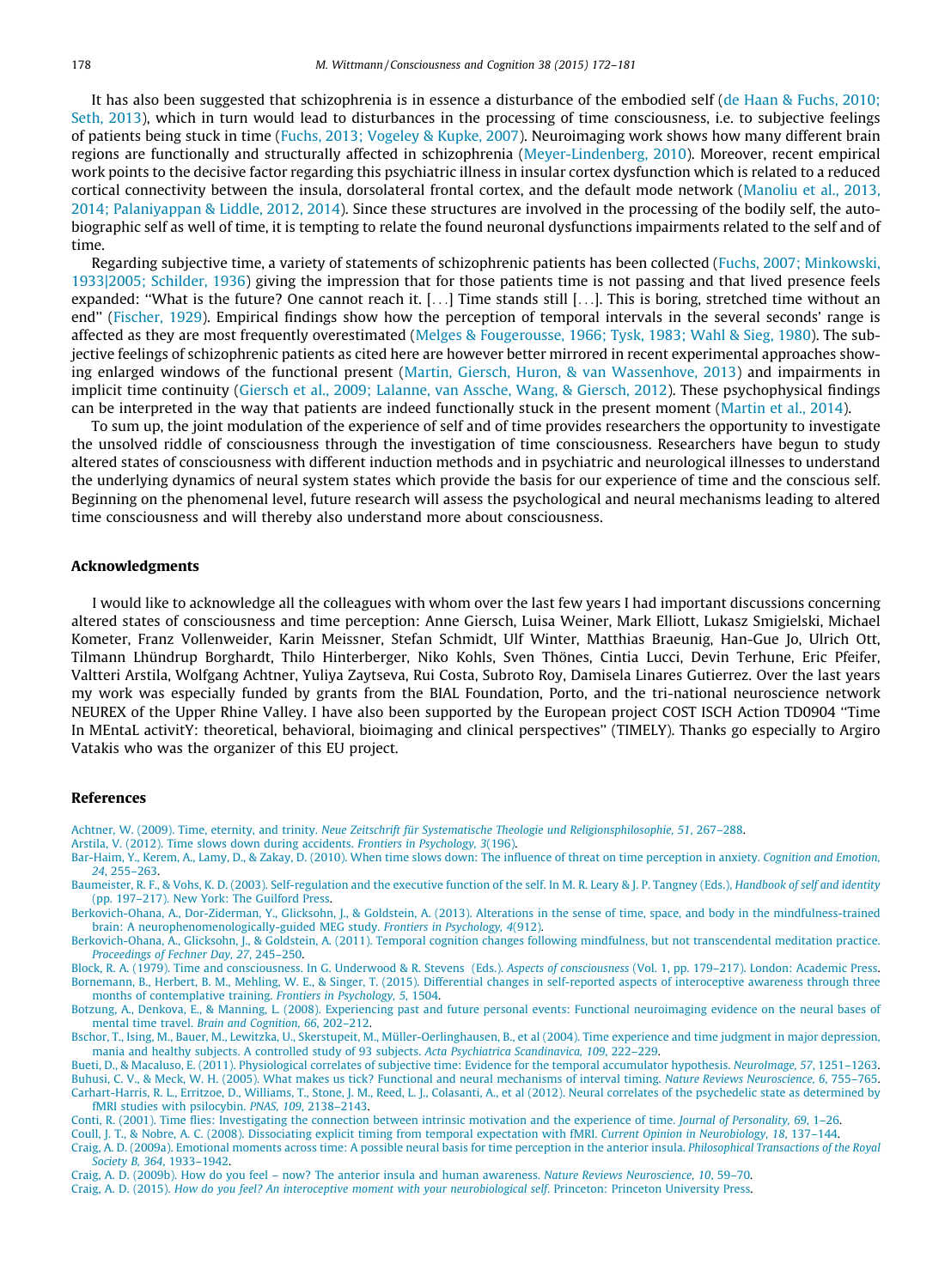- <span id="page-8-0"></span>[Critchley, H. D., Wiens, S., Rotshtein, P., Öhman, A., & Dolan, R. J. \(2004\). Neural systems supporting interoceptive awareness.](http://refhub.elsevier.com/S1053-8100(15)00145-2/h0095) Nature Neuroscience, 7, [189–195.](http://refhub.elsevier.com/S1053-8100(15)00145-2/h0095)
- Csikszentmihalyi, M., & Csikszentmihalyi, I. S. (1988). [Optimal experience: psychological studies of flow in consciousness](http://refhub.elsevier.com/S1053-8100(15)00145-2/h0100). Cambridge: Cambridge University [Press](http://refhub.elsevier.com/S1053-8100(15)00145-2/h0100).
- [D'Allonnes, G.-R. \(1905\). Role des sensations internes dans les émotions et dans la perception de la durée.](http://refhub.elsevier.com/S1053-8100(15)00145-2/h0105) Revue Philosophique de la France et de l'Étranger, 60, [592–623.](http://refhub.elsevier.com/S1053-8100(15)00145-2/h0105)

Damasio, A. (1999). [The feeling of what happens: Body and emotion in the making of consciousness](http://refhub.elsevier.com/S1053-8100(15)00145-2/h0110). San Diego: Harcourt Inc.

- [Danckert, J. A., & Allman, A. A. A. \(2005\). Time flies when you're having fun: Temporal estimation and the experience of boredom.](http://refhub.elsevier.com/S1053-8100(15)00145-2/h0115) Brain and Cognition, 59, [236–245.](http://refhub.elsevier.com/S1053-8100(15)00145-2/h0115)
- [de Haan, S., & Fuchs, T. \(2010\). The ghost in the machine: Disembodiment in schizophrenia Two case studies.](http://refhub.elsevier.com/S1053-8100(15)00145-2/h0120) Psychopathology, 43, 327–333.
- [Dirnberger, G., Hesselmann, G., Roiser, J. P., Preminger, S., Jahanshahi, M., & Paz, R. \(2012\). Give it time: Neural evidence for distorted time perception and](http://refhub.elsevier.com/S1053-8100(15)00145-2/h0125) [enhanced memory encoding in emotional situations.](http://refhub.elsevier.com/S1053-8100(15)00145-2/h0125) Neuroimage, 63, 591–599.
- [Droit-Volet, S., Fanget, M., & Dambrun, M. \(2015\). Mindfulness meditation and relaxation training increases time sensitivity.](http://refhub.elsevier.com/S1053-8100(15)00145-2/h0130) Consciousness and Cognition, 31, [86–97.](http://refhub.elsevier.com/S1053-8100(15)00145-2/h0130)
- [Droit-Volet, S., Fayolle, S. L., & Gil, S. \(2011\). Emotion and time perception: Effects of film-induced mood.](http://refhub.elsevier.com/S1053-8100(15)00145-2/h0135) Frontiers in Integrative Neuroscience, 5(33).
- [Droit-Volet, S., Fayolle, S., Lamotte, M., & Gil, S. \(2013\). Time, emotion and the embodiment of timing.](http://refhub.elsevier.com/S1053-8100(15)00145-2/h0140) Timing & Time Perception, 1, 99-126.
- [Droit-Volet, S., & Gil, S. \(2009\). The time-emotion paradox.](http://refhub.elsevier.com/S1053-8100(15)00145-2/h0145) Philosophical Transactions of the Royal Society B, 364, 1943–1954.
- [Farb, N. A., Segal, Z. V., & Anderson, A. K. \(2012\). Mindfulness meditation training alters cortical representations of interoceptive attention.](http://refhub.elsevier.com/S1053-8100(15)00145-2/h0150) Social Cognitive [and Affective Neuroscience, 8](http://refhub.elsevier.com/S1053-8100(15)00145-2/h0150), 15–26.
- [Farb, N. A., Segal, Z. V., Mayberg, H., Bean, J., McKeon, D., Fatima, Z., et al \(2007\). Attending to the present: Mindfulness meditation reveals distinct neural](http://refhub.elsevier.com/S1053-8100(15)00145-2/h0155) modes of self- reference. [Social Cognitive and Affective Neuroscience, 2](http://refhub.elsevier.com/S1053-8100(15)00145-2/h0155), 313–322.
- Fischer, F. (1929). Zeitstruktur und Schizophrenie. [Zeitschrift für die gesamte Neurologie und Psychiatrie, 121](http://refhub.elsevier.com/S1053-8100(15)00145-2/h0160), 544–574.
- [Flaherty, M. G. \(1993\). Conceptualizing variation in the experience of time.](http://refhub.elsevier.com/S1053-8100(15)00145-2/h0165) Sociological Inquiry, 63, 394–405.
- Förster-Beuthan, Y. (2012). [Zeiterfahrung und Ontologie. Perspektiven moderner Zeitphilosophie](http://refhub.elsevier.com/S1053-8100(15)00145-2/h0170). München: Wilhelm Fink.
- [Fox, K. C., Zakarauskas, P., Dixon, M., Ellamil, M., Thompson, E., & Christoff, K. \(2012\). Meditation experience predicts introspective accuracy.](http://refhub.elsevier.com/S1053-8100(15)00145-2/h0175) PloS one, 7, [e45370](http://refhub.elsevier.com/S1053-8100(15)00145-2/h0175).
- [French, R. M., Addyman, C., Mareschal, D., & Thomas, E. \(2014\). Unifying prospective and retrospective interval-time estimation: A fading-Gaussian](http://refhub.elsevier.com/S1053-8100(15)00145-2/h0180) activation-based model of interval-timing. [Procedia-Social and Behavioral Sciences, 126](http://refhub.elsevier.com/S1053-8100(15)00145-2/h0180), 141–150.
- [Fuchs, T. \(2007\). The temporal structure of intentionality and its disturbance in schizophrenia.](http://refhub.elsevier.com/S1053-8100(15)00145-2/h0185) Psychopathology, 40, 229–235.
- [Fuchs, T. \(2013\). Temporality and psychopathology.](http://refhub.elsevier.com/S1053-8100(15)00145-2/h0190) Phenomenology and the Cognitive Sciences, 12, 75–104.
- [Giersch, A., Lalanne, L., Corves, C., Seubert, J., Shi, Z., Foucher, J., et al \(2009\). Extended visual simultaneity thresholds in patients with schizophrenia.](http://refhub.elsevier.com/S1053-8100(15)00145-2/h0195) [Schizophrenia Bulletin, 35](http://refhub.elsevier.com/S1053-8100(15)00145-2/h0195), 816–825.
- [Gil, S., Niedenthal, P., & Droit-Volet, S. \(2007\). Anger and temporal perception in children.](http://refhub.elsevier.com/S1053-8100(15)00145-2/h0200) Emotion, 7, 219–225.
- [Grondin, S. \(2010\). Timing and time perception: A review of recent behavioral and neuroscience findings and theoretical directions.](http://refhub.elsevier.com/S1053-8100(15)00145-2/h0205) Attention Perception & [Psychophysics, 72](http://refhub.elsevier.com/S1053-8100(15)00145-2/h0205), 561–582.
- [Hancock, P. A., & Block, R. A. \(2012\). The psychology of time: A view backward and forward.](http://refhub.elsevier.com/S1053-8100(15)00145-2/h0210) American Journal of Psychology, 125, 267–274.
- Hartocollis, P. (1983). [Time and Timelessness, or, the Varieties of Temporal Experience \(A Psychoanalytic Inquiry\)](http://refhub.elsevier.com/S1053-8100(15)00145-2/h0215). New York: International Universities Press. [Hasenkamp, W., Wilson-Mendenhall, C. D., Duncan, E., & Barsalou, L. W. \(2012\). Mind wandering and attention during focused meditation: A fine-grained](http://refhub.elsevier.com/S1053-8100(15)00145-2/h0220) [temporal analysis of fluctuating cognitive states.](http://refhub.elsevier.com/S1053-8100(15)00145-2/h0220) Neuroimage, 59, 750–760.
- [Hölzel, B. K., Lazar, S. W., Gard, T., Schuman-Olivier, Z., Vago, D. R., & Ott, U. \(2011\). How does mindfulness work? Proposing mechanisms of action from a](http://refhub.elsevier.com/S1053-8100(15)00145-2/h0225) conceptual and neural perspective. [Perspectives on Psychological Science, 6](http://refhub.elsevier.com/S1053-8100(15)00145-2/h0225), 537–559.
- [Hölzel, B. K., Ott, U., Hempel, H., Hackl, A., Wolf, K., Stark, R., et al \(2008\). Investigation of mindfulness meditation practicioners with voxel-based](http://refhub.elsevier.com/S1053-8100(15)00145-2/h0230) morphometry. [Social Cognitive and Affective Neuroscience, 3](http://refhub.elsevier.com/S1053-8100(15)00145-2/h0230), 55–61.
- Huxley, A. (1954). The doors of perception[. London: Chatto and Windus.](http://refhub.elsevier.com/S1053-8100(15)00145-2/h0235)
- [Jo, H.-G., Hinterberger, T., Wittmann, M., & Schmidt, S. \(2015\). Do meditators have higher awareness of their intentions to act?](http://refhub.elsevier.com/S1053-8100(15)00145-2/h0240) Cortex, 65, 149–158.
- [Jo, H.-G., Wittmann, M., Borghardt, T. L., Hinterberger, T., & Schmidt, S. \(2014\). First-person approaches in neuroscience of consciousness: Brain](http://refhub.elsevier.com/S1053-8100(15)00145-2/h0245) dynamics [correlate with the intention to act.](http://refhub.elsevier.com/S1053-8100(15)00145-2/h0245) Consciousness and Cognition, 26, 105–116.
- Kabat-Zinn, J. (2005). Coming to our senses[. New York: Hyperion](http://refhub.elsevier.com/S1053-8100(15)00145-2/h0250).
- [Kramer, R. S., Weger, U. W., & Sharma, D. \(2013\). The effect of mindfulness meditation on time perception.](http://refhub.elsevier.com/S1053-8100(15)00145-2/h0255) Consciousness and Cognition, 22, 846–852.
- [Lalanne, L., van Assche, M., Wang, W., & Giersch, A. \(2012\). Looking forward: An impaired ability in patients with schizophrenia?](http://refhub.elsevier.com/S1053-8100(15)00145-2/h0260) Neuropsychologia, 50, [2736–2744](http://refhub.elsevier.com/S1053-8100(15)00145-2/h0260).
- [Lambrechts, A., Mella, N., Pouthas, V., & Noulhiane, M. \(2011\). Subjectivity of time perception: A visual emotional orchestration.](http://refhub.elsevier.com/S1053-8100(15)00145-2/h0265) Frontiers in Integrative [Neuroscience, 5](http://refhub.elsevier.com/S1053-8100(15)00145-2/h0265)(73).
- [Lamotte, M., Chakroun, N., Droit-Volet, S., & Izaute, M. \(2014\). Metacognitive questionnaire on time: Feeling of the passage of time.](http://refhub.elsevier.com/S1053-8100(15)00145-2/h0270) Timing & Time Perception, 2[, 339–359.](http://refhub.elsevier.com/S1053-8100(15)00145-2/h0270)
- [Landtblom, A. M., Lindehammar, H., Karlsson, H., & Craig, A. D. \(2011\). Insular cortex activation in a patient with'' sensed presence''/ecstatic seizures.](http://refhub.elsevier.com/S1053-8100(15)00145-2/h0275) [Epilepsy & Behavior, 20](http://refhub.elsevier.com/S1053-8100(15)00145-2/h0275), 714–718.
- [Lazar, S. W., Kerr, C. E., Wasserman, R. H., Gray, J. R., Greve, D. N., Treadway, M. T., et al \(2005\). Meditation experience is associated with increased](http://refhub.elsevier.com/S1053-8100(15)00145-2/h0280) cortical thickness. [NeuroReport, 16](http://refhub.elsevier.com/S1053-8100(15)00145-2/h0280), 1893–1897.
- [Lewis, P. A., & Miall, R. C. \(2003\). Distinct systems for automatic and cognitively controlled time measurement: Evidence from neuroimaging.](http://refhub.elsevier.com/S1053-8100(15)00145-2/h0285) Current [Opinion in Neurobiology, 13](http://refhub.elsevier.com/S1053-8100(15)00145-2/h0285), 250–255.
- [Livesey, A. C., Wall, M. B., & Smith, A. T. \(2007\). Time perception: Manipulation of task difficulty dissociates clock functions from other cognitive demands.](http://refhub.elsevier.com/S1053-8100(15)00145-2/h0290) [Neuropsychologia, 45](http://refhub.elsevier.com/S1053-8100(15)00145-2/h0290), 321–331.
- [Lloyd, D. \(2012\). Neural correlates of temporality: Default mode variability and temporal awareness.](http://refhub.elsevier.com/S1053-8100(15)00145-2/h0295) Consciousness and Cognition, 21, 695–703.
- [Lutz, A., Slagter, H. A., Rawlings, N. B., Francis, A. D., Greischar, L. L., & Davidson, J. R. \(2009\). Mental training enhances attentional stability:](http://refhub.elsevier.com/S1053-8100(15)00145-2/h0300) Neural and behavioral evidence. [The Journal of Neuroscience, 29](http://refhub.elsevier.com/S1053-8100(15)00145-2/h0300), 13418–13427.
- [Manoliu, A., Riedl, V., Doll, A., Bäuml, J. G., Mühlau, M., Schwerthöffer, D., et al \(2013\). Insular dysfunction reflects altered between-network connectivity and](http://refhub.elsevier.com/S1053-8100(15)00145-2/h0305) [severity of negative symptoms in schizophrenia during psychotic remission.](http://refhub.elsevier.com/S1053-8100(15)00145-2/h0305) Frontiers in Human Neuroscience, 7(216).
- [Manoliu, A., Riedl, V., Zherdin, A., Mühlau, M., Schwerthöffer, D., Scherr, M., et al \(2014\). Aberrant dependence of default mode/central executive](http://refhub.elsevier.com/S1053-8100(15)00145-2/h0310) network [interactions on anterior insular salience network activity in schizophrenia.](http://refhub.elsevier.com/S1053-8100(15)00145-2/h0310) Schizophrenia Bulletin, 40, 428–437.
- [Martin, B., Giersch, A., Huron, C., & van Wassenhove, V. \(2013\). Temporal event structure and timing in schizophrenia: Preserved binding in a longer ''now''.](http://refhub.elsevier.com/S1053-8100(15)00145-2/h0315) [Neuropsychologia, 51](http://refhub.elsevier.com/S1053-8100(15)00145-2/h0315), 358–371.
- [Martin, B., Wittmann, M., Franck, N., Cermolacce, M., Berna, F., & Giersch, A. \(2014\). Temporal structure of consciousness and minimal self in schizophrenia.](http://refhub.elsevier.com/S1053-8100(15)00145-2/h0320) [Frontiers in Psychology, 5](http://refhub.elsevier.com/S1053-8100(15)00145-2/h0320)(1175).
- [Mauk, M. D., & Buonomano, D. V. \(2004\). The neural basis of temporal processing.](http://refhub.elsevier.com/S1053-8100(15)00145-2/h0325) Annual Review of Neuroscience, 27, 307–340.
- [Meck, W. \(2005\). Neuropsychology of timing and time perception.](http://refhub.elsevier.com/S1053-8100(15)00145-2/h0330) Brain and Cognition, 58, 1–8.
- [Meissner, K., & Wittmann, M. \(2011\). Body signals, cardiac awareness, and the perception of time.](http://refhub.elsevier.com/S1053-8100(15)00145-2/h0335) Biological Psychology, 86, 289–297.
- [Melges, F. T., & Fougerousse, C. E. \(1966\). Time sense, emotions, and acute mental illness.](http://refhub.elsevier.com/S1053-8100(15)00145-2/h0340) Journal of Psychiatry Research, 4, 127–140.
- [Menon, V., & Uddin, L. Q. \(2010\). Saliency, switching, attention and control: A network model of insula function.](http://refhub.elsevier.com/S1053-8100(15)00145-2/h0345) Brain Structure and Function, 214, 655–667.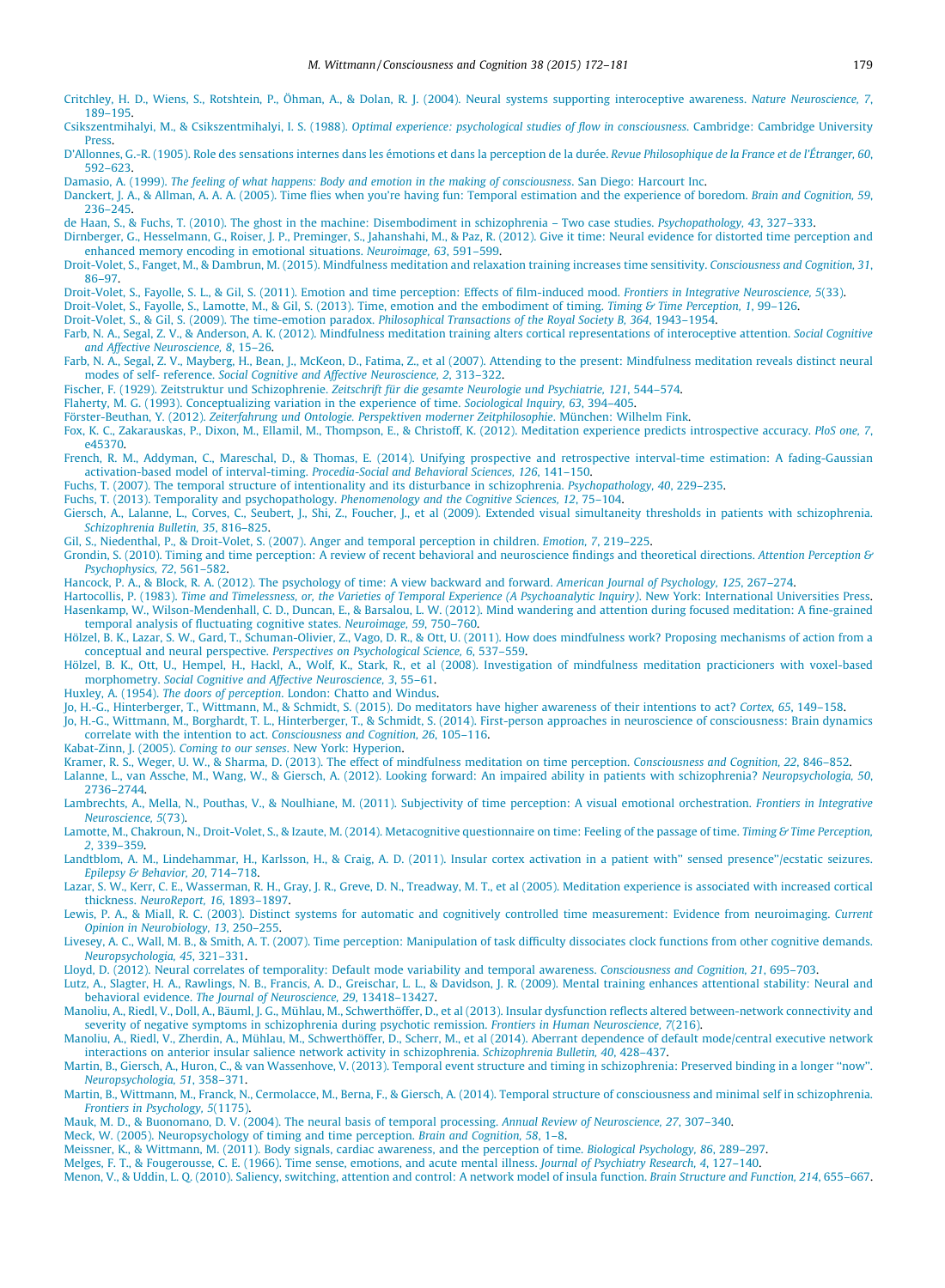<span id="page-9-0"></span>[Merchant, H., Harrington, D. L., & Meck, W. H. \(2013\). Neural basis of the perception and estimation of time.](http://refhub.elsevier.com/S1053-8100(15)00145-2/h0350) Annual Review of Neuroscience, 36, 313–336. [Meyer-Lindenberg, A. \(2010\). From maps to mechanisms through neuroimaging of schizophrenia.](http://refhub.elsevier.com/S1053-8100(15)00145-2/h0355) Nature, 468, 194–202.

Minkowski, E. (1933|2005). Le temps vécu: Etudes phénoménologiques et psychopathologiques, 2nd ed. Paris: Presses Universitaires de France.

[Mirams, L., Poliakoff, E., Brown, R. J., & Lloyd, D. M. \(2013\). Brief body-scan meditation practice improves somatosensory perceptual decision making.](http://refhub.elsevier.com/S1053-8100(15)00145-2/h0365) [Consciousness and Cognition, 22](http://refhub.elsevier.com/S1053-8100(15)00145-2/h0365), 348–359.

[Monfort, V., Pfeuty, M., Klein, M., Collé, S., Brissart, H., Jonas, J., et al \(2014\). Distortion of time interval reproduction in an epileptic patient](http://refhub.elsevier.com/S1053-8100(15)00145-2/h0370) with a focal lesion [in the right anterior insular/inferior frontal cortices.](http://refhub.elsevier.com/S1053-8100(15)00145-2/h0370) Neuropsychologia, 64, 184–194.

[Moore, A., & Malinowski, P. \(2009\). Meditation, mindfulness and cognitive flexibility.](http://refhub.elsevier.com/S1053-8100(15)00145-2/h0375) Consciousness and Cognition, 18, 176–186.

[Naish, P. L. N. \(2007\). Time distortion and the nature of hypnosis and consciousness. In G. Jamieson \(Ed.\),](http://refhub.elsevier.com/S1053-8100(15)00145-2/h0380) Hypnosis and conscious states: The cognitiveneuroscience perspective [\(pp. 271–292\). Oxford: Oxford University Press.](http://refhub.elsevier.com/S1053-8100(15)00145-2/h0380)

[Noreika, V., Falter, C. M., Arstila, V., Wearden, J. H., & Kallio, S. \(2012\). Perception of short time scale intervals in a hypnotic virtuoso.](http://refhub.elsevier.com/S1053-8100(15)00145-2/h0385) International Journal of [Clinical and Experimental Hypnosis, 60](http://refhub.elsevier.com/S1053-8100(15)00145-2/h0385), 318–337.

[Northoff, G. \(2014\). Do cortical midline variability and low frequency fluctuations mediate William James' ''Stream of Consciousness''? ''Neurophenomenal](http://refhub.elsevier.com/S1053-8100(15)00145-2/h0390) [Balance Hypothesis'' of ''Inner Time Consciousness''.](http://refhub.elsevier.com/S1053-8100(15)00145-2/h0390) Consciousness and Cognition, 30, 184–200.

[Northoff, G., Qin, P., & Feinberg, T. E. \(2011\). Brain imaging of the self–conceptual, anatomical and methodological issues.](http://refhub.elsevier.com/S1053-8100(15)00145-2/h0395) Consciousness and Cognition, 20, [52–63](http://refhub.elsevier.com/S1053-8100(15)00145-2/h0395).

[Ogden, R., & Montgomery, C. \(2012\). High time.](http://refhub.elsevier.com/S1053-8100(15)00145-2/h0400) The Psychologist, 25, 590–592.

Ogden, R. S., Moore, D., Redfern, L., & McGlone, F. (2014). The effect of pain and the anticipation of pain on temporal perception: A role for attention and arousal. Cognition and Emotion. [http://dx.doi.org/10.1080/02699931.2014.954529.](http://dx.doi.org/10.1080/02699931.2014.954529)

[Ogden, R. S., Wearden, J. H., Gallagher, D. T., & Montgomery, C. \(2011\). The effect of alcohol administration on human timing: A comparison of prospective](http://refhub.elsevier.com/S1053-8100(15)00145-2/h0410) [timing, retrospective timing and passage of time judgements.](http://refhub.elsevier.com/S1053-8100(15)00145-2/h0410) Acta Psychologica, 138, 254–262.

[Ott, U. \(2013\). Time experience during mystical states. In A. Nikolaidis & W. Achtner \(Eds.\),](http://refhub.elsevier.com/S1053-8100(15)00145-2/h0415) The evolution of time: studies of time in science, anthropology, theology [\(pp. 104–116\). Oak Park, IL: Bentham Science Publishers](http://refhub.elsevier.com/S1053-8100(15)00145-2/h0415).

[Palaniyappan, L., & Liddle, P. F. \(2012\). Does the salience network play a cardinal role in psychosis? An emerging hypothesis of insular dysfunction.](http://refhub.elsevier.com/S1053-8100(15)00145-2/h0420) Journal of

[Psychiatry & Neuroscience, 37](http://refhub.elsevier.com/S1053-8100(15)00145-2/h0420), 17–27. [Palaniyappan, L., & Liddle, P. F. \(2014\). Diagnostic discontinuity in psychosis: A combined study of cortical gyrification and functional connectivity.](http://refhub.elsevier.com/S1053-8100(15)00145-2/h9015) [Schizophrenia Bulletin, 40](http://refhub.elsevier.com/S1053-8100(15)00145-2/h9015)(3), 675–684.

[Petri, G., Expert, P., Turkheimer, F., Carhart-Harris, R., Nutt, D., Hellyer, P. J., et al \(2014\). Homological scaffolds of brain functional networks.](http://refhub.elsevier.com/S1053-8100(15)00145-2/h0425) Journal of the [Royal Society Interface, 11](http://refhub.elsevier.com/S1053-8100(15)00145-2/h0425), 20140873.

[Picard, F., & Craig, A. D. \(2009\). Ecstatic epileptic seizures: A potential window on the neural basis for human self-awareness.](http://refhub.elsevier.com/S1053-8100(15)00145-2/h0430) Epilepsy & Behavior, 16, [529–546.](http://refhub.elsevier.com/S1053-8100(15)00145-2/h0430)

[Pollatos, O., Kirsch, W., & Schandry, R. \(2005\). On the relationship between interoceptive awareness, emotional experience, and brain processes.](http://refhub.elsevier.com/S1053-8100(15)00145-2/h0435) Cognitive [Brain Research, 25](http://refhub.elsevier.com/S1053-8100(15)00145-2/h0435), 948–962.

[Pollatos, O., Laubrock, J., & Wittmann, M. \(2014b\). Interoceptive focus shapes the experience of time.](http://refhub.elsevier.com/S1053-8100(15)00145-2/h0440) PloS One, 9, e86934.

[Pollatos, O., Yeldesbay, A., Pikovsky, A., & Rosenblum, M. \(2014a\). How much time has passed? Ask your heart.](http://refhub.elsevier.com/S1053-8100(15)00145-2/h0445) Frontiers in Neurorobotics, 8(15).

[Pouthas, V., & Perbal, S. \(2004\). Time perception depends on accurate clock mechanisms as well as unimpaired attention and memory processes.](http://refhub.elsevier.com/S1053-8100(15)00145-2/h0450) Acta [Neurobiologiae Experimentalis, 64](http://refhub.elsevier.com/S1053-8100(15)00145-2/h0450), 367–385.

[Qin, P., & Northoff, G. \(2011\). How is our self related to midline regions and the default-mode network?](http://refhub.elsevier.com/S1053-8100(15)00145-2/h0455) Neuroimage, 57, 1221–1233.

[Rayport, S. M. F., Rayport, M., & Schell, C. A. \(2011\). Dostoevsky's epilepsy: A new approach to retrospective diagnosis.](http://refhub.elsevier.com/S1053-8100(15)00145-2/h0460) Epilepsy & Behavior, 22, 557–570. [Rudd, M., Vohs, K. D., & Aaker, J. \(2012\). Awe expands people's perception of time, alters decision making, and enhances well-being.](http://refhub.elsevier.com/S1053-8100(15)00145-2/h0465) Psychological Science, 23, [1130–1136](http://refhub.elsevier.com/S1053-8100(15)00145-2/h0465).

[Sauer, S., Lemke, J., Wittmann, M., Kohls, N., Mochty, U., & Walach, H. \(2012\). How long is now for mindfulness meditators?](http://refhub.elsevier.com/S1053-8100(15)00145-2/h0470) Personality and Individual [Differences, 52](http://refhub.elsevier.com/S1053-8100(15)00145-2/h0470), 750–754.

[Schäfer, T., Fachner, J., & Smukalla, M. \(2013\). Changes in the representation of space and time while listening to music.](http://refhub.elsevier.com/S1053-8100(15)00145-2/h0475) Frontiers in Psychology, 4(508). [Schilder, P. \(1936\). Psychopathology of time.](http://refhub.elsevier.com/S1053-8100(15)00145-2/h0480) Journal of Nervous and Mental Disease, 83, 530–546.

[Sedlmeier, P., Eberth, J., Schwarz, M., Zimmermann, D., Haarig, F., Jaeger, S., et al \(2012\). The psychological effects of meditation: A meta-analysis.](http://refhub.elsevier.com/S1053-8100(15)00145-2/h0485) [Psychological Bulletin, 138](http://refhub.elsevier.com/S1053-8100(15)00145-2/h0485), 1139–1171.

[Seth, A. K. \(2013\). Interoceptive inference, emotion, and the embodied self.](http://refhub.elsevier.com/S1053-8100(15)00145-2/h0490) Trends in Cognitive Sciences, 17, 565–573.

[Sewell, R. A., Schnakenberg, A., Elander, J., Radhakrishnan, R., Williams, A., Skosnik, P. D., et al \(2013\). Acute effects of THC on time perception in](http://refhub.elsevier.com/S1053-8100(15)00145-2/h0495) frequent [and infrequent cannabis users.](http://refhub.elsevier.com/S1053-8100(15)00145-2/h0495) Psychopharmacology, 226, 401–413.

[Shanon, B. \(2001\). Altered temporality.](http://refhub.elsevier.com/S1053-8100(15)00145-2/h0500) Journal of Consciousness Studies, 8, 35–58.

[Simmons, A. N., Flagan, T. M., Wittmann, M., Strigo, I. A., Matthews, S. C., Donovan, H., et al \(2013\). The effects of temporal unpredictability in anticipation of](http://refhub.elsevier.com/S1053-8100(15)00145-2/h0505) [negative events in combat veterans with PTSD.](http://refhub.elsevier.com/S1053-8100(15)00145-2/h0505) Journal of Affective Disorders, 146, 426–432.

[Singer, T., Critchley, H. D., & Preuschoff, K. \(2009\). A common role of insula in feelings, empathy and uncertainty.](http://refhub.elsevier.com/S1053-8100(15)00145-2/h0510) Trends in Cognitive Sciences, 13, 334–340. [Spreng, R. N., Mar, R. A., & Kim, A. S. \(2009\). The common neural basis of autobiographical memory, prospection, navigation, theory of mind, and the default](http://refhub.elsevier.com/S1053-8100(15)00145-2/h0515) [mode: A quantitative meta-analysis.](http://refhub.elsevier.com/S1053-8100(15)00145-2/h0515) Journal of Cognitive Neuroscience, 21, 489–510.

[Studerus, E., Gamma, A., & Vollenweider, F. X. \(2010\). Psychometric evaluation of the altered states of consciousness rating scale \(OAV\).](http://refhub.elsevier.com/S1053-8100(15)00145-2/h0520) PLoS One, 5, e12412. [Studerus, E., Kometer, M., Hasler, F., & Vollenweider, F. X. \(2011\). Acute, subacute and long-term subjective effects of psilocybin in healthy humans: A](http://refhub.elsevier.com/S1053-8100(15)00145-2/h0525) [pooled analysis of experimental studies.](http://refhub.elsevier.com/S1053-8100(15)00145-2/h0525) Journal of Psychopharmacology, 25, 1434–1452.

[Sucala, M., & David, D. \(2013\). Mindful about time in a fast forward world. The effects of mindfulness exercise on time perception.](http://refhub.elsevier.com/S1053-8100(15)00145-2/h0530) Transylvanian Journal of [Psychology, 14](http://refhub.elsevier.com/S1053-8100(15)00145-2/h0530), 243–253.

[Sysoeva, O. V., Wittmann, M., & Wackermann, J. \(2011\). Neural representation of temporal duration: Coherent findings obtained with the ''lossy integration''](http://refhub.elsevier.com/S1053-8100(15)00145-2/h0535) model. [Frontiers in Integrative Neuroscience, 5](http://refhub.elsevier.com/S1053-8100(15)00145-2/h0535)(37).

[Tanaka, S. C., Doya, K., Okada, G., Ueda, K., Okamoto, Y., & Yamawaki, S. \(2004\). Prediction of immediate and future rewards differentially recruits cortico](http://refhub.elsevier.com/S1053-8100(15)00145-2/h0540)basal ganglia loops. [Nature Neuroscience, 7](http://refhub.elsevier.com/S1053-8100(15)00145-2/h0540), 887–893.

[Terhune, D. B., Croucher, M., Marcusson-Clavertz, D., & Macdonald, J. S. \(2014\). Time contracts when the mind wanders.](http://refhub.elsevier.com/S1053-8100(15)00145-2/h0545) Procedia-Social and Behavioral [Sciences, 126](http://refhub.elsevier.com/S1053-8100(15)00145-2/h0545), 125–126.

Tipples, J., Brattan, V., & Johnston, P. (2013). Facial emotion modulates the neural mechanisms responsible for short interval time perception. Brain Topography. [http://dx.doi.org/10.1007/s10548-013-0350-6.](http://dx.doi.org/10.1007/s10548-013-0350-6)

Tomasi, D., Wang, G. J., Studentsova, Y., & Volkow, N. D. (2014). Dissecting neural responses to temporal prediction, attention, and memory: Effects of reward learning and interoception on time perception. Cerebral Cortex. <http://dx.doi.org/10.1093/cercor/bhu269>.

[Tysk, L. \(1983\). Estimation of time and the subclassification of schizophrenic disorders.](http://refhub.elsevier.com/S1053-8100(15)00145-2/h0560) Perceptual and Motor Skills, 57, 911–918.

[Vago, D. R., & Silbersweig, D. A. \(2012\). Self-awareness, self-regulation, and self-transcendence \(S-ART\): A framework for understanding the neurobiological](http://refhub.elsevier.com/S1053-8100(15)00145-2/h0565) mechanisms of mindfulness. [Frontiers in Human Neuroscience, 6](http://refhub.elsevier.com/S1053-8100(15)00145-2/h0565)(296).

[Vaitl, D., Birbaumer, N., Gruzelier, J., Jamieson, G. A., Kotchoubey, B., Kübler, A., et al \(2005\). Psychobiology of altered states of consciousness.](http://refhub.elsevier.com/S1053-8100(15)00145-2/h9000) Psychological [Bulletin, 131](http://refhub.elsevier.com/S1053-8100(15)00145-2/h9000), 98–127.

[Vogeley, K., & Kupke, C. \(2007\). Disturbances of time consciousness from a phenomenological and a neuroscientific perspective.](http://refhub.elsevier.com/S1053-8100(15)00145-2/h0575) Schizophrenia Bulletin, 33, [157–165.](http://refhub.elsevier.com/S1053-8100(15)00145-2/h0575)